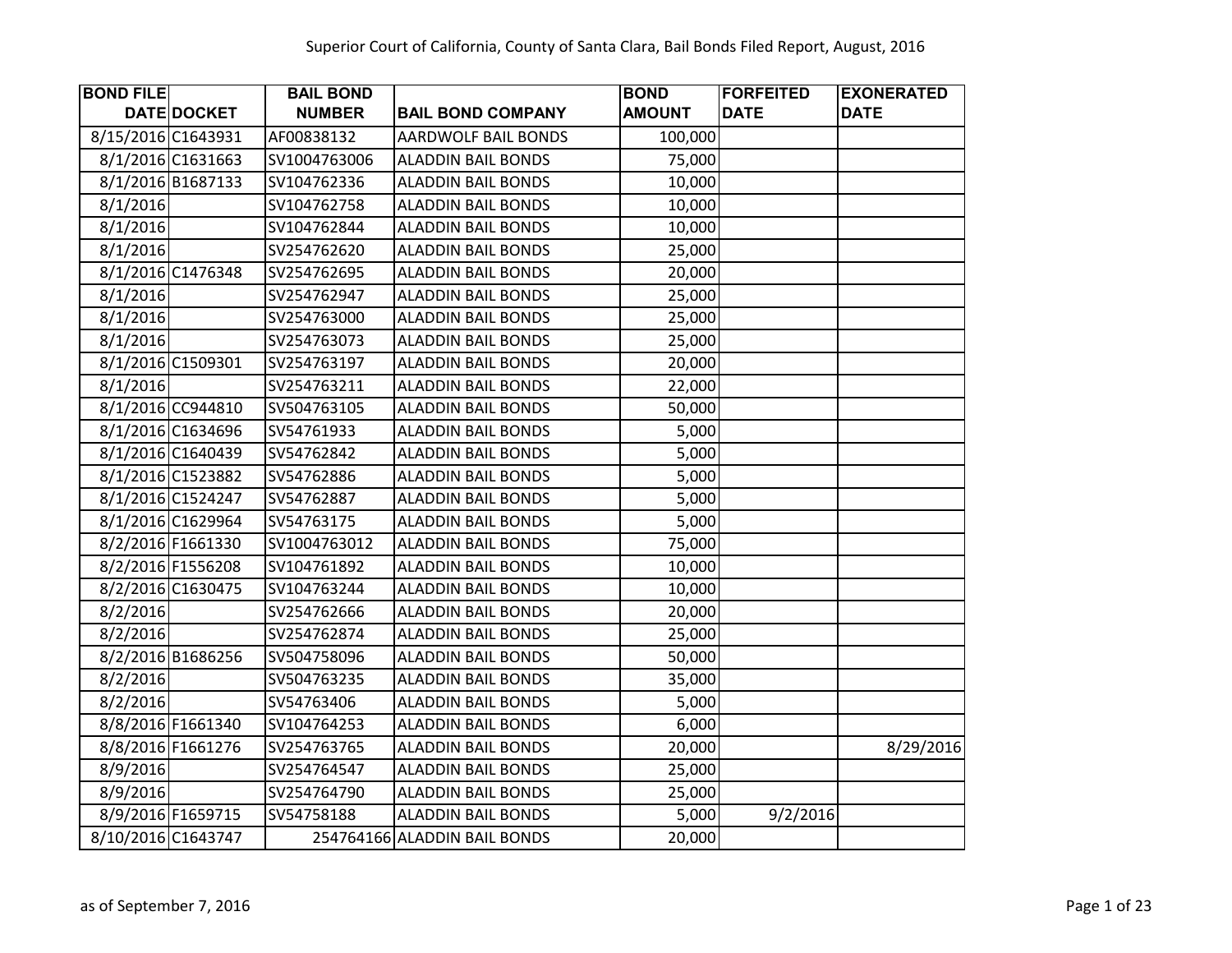| <b>BOND FILE</b>   |             | <b>BAIL BOND</b> |                               | <b>BOND</b>   | <b>FORFEITED</b> | <b>EXONERATED</b> |
|--------------------|-------------|------------------|-------------------------------|---------------|------------------|-------------------|
|                    | DATE DOCKET | <b>NUMBER</b>    | <b>BAIL BOND COMPANY</b>      | <b>AMOUNT</b> | <b>DATE</b>      | <b>DATE</b>       |
| 8/10/2016 C1643697 |             |                  | 504764161 ALADDIN BAIL BONDS  | 35,000        |                  |                   |
| 8/10/2016 C1628012 |             |                  | 1004763563 ALADDIN BAIL BONDS | 85,000        |                  |                   |
| 8/15/2016          |             | SV1004766026     | <b>ALADDIN BAIL BONDS</b>     | 60,000        |                  |                   |
| 8/15/2016 C1631845 |             | SV104764911      | <b>ALADDIN BAIL BONDS</b>     | 10,000        |                  |                   |
| 8/15/2016 C1629418 |             | SV104765694      | <b>ALADDIN BAIL BONDS</b>     | 10,000        |                  |                   |
| 8/15/2016 C1635558 |             | SV104765714      | <b>ALADDIN BAIL BONDS</b>     | 10,000        |                  |                   |
| 8/15/2016          |             | SV104765818      | <b>ALADDIN BAIL BONDS</b>     | 10,000        |                  |                   |
| 8/15/2016          |             | SV104766258      | <b>ALADDIN BAIL BONDS</b>     | 6,000         |                  |                   |
| 8/15/2016          |             | SV104766379      | <b>ALADDIN BAIL BONDS</b>     | 10,000        |                  |                   |
| 8/15/2016 C1635526 |             | SV254765061      | <b>ALADDIN BAIL BONDS</b>     | 20,000        |                  |                   |
| 8/15/2016 C1630826 |             | SV254765512      | <b>ALADDIN BAIL BONDS</b>     | 20,000        |                  |                   |
| 8/15/2016 C1640408 |             | SV254765613      | <b>ALADDIN BAIL BONDS</b>     | 25,000        |                  |                   |
| 8/15/2016          |             | SV254765755      | <b>ALADDIN BAIL BONDS</b>     | 20,000        |                  |                   |
| 8/15/2016          |             | SV254765861      | <b>ALADDIN BAIL BONDS</b>     | 20,000        |                  |                   |
| 8/15/2016 C1637827 |             | SV254765909      | <b>ALADDIN BAIL BONDS</b>     | 20,000        |                  |                   |
| 8/15/2016 C1644044 |             | SV254765958      | <b>ALADDIN BAIL BONDS</b>     | 11,000        |                  |                   |
| 8/15/2016          |             | SV254766283      | <b>ALADDIN BAIL BONDS</b>     | 15,000        |                  |                   |
| 8/15/2016 C1371819 |             | SV504765511      | <b>ALADDIN BAIL BONDS</b>     | 30,000        |                  |                   |
| 8/15/2016 C1643946 |             | SV504765718      | <b>ALADDIN BAIL BONDS</b>     | 50,000        |                  |                   |
| 8/15/2016 C1643893 |             | SV504765908      | <b>ALADDIN BAIL BONDS</b>     | 26,000        |                  |                   |
| 8/15/2016          |             | SV504766331      | <b>ALADDIN BAIL BONDS</b>     | 30,000        |                  |                   |
| 8/15/2016 F1660931 |             | SV54765443       | <b>ALADDIN BAIL BONDS</b>     | 5,000         |                  |                   |
| 8/15/2016 C1638071 |             | SV54765695       | <b>ALADDIN BAIL BONDS</b>     | 5,000         |                  |                   |
| 8/15/2016 C1519730 |             | SV54765712       | <b>ALADDIN BAIL BONDS</b>     | 2,500         |                  |                   |
| 8/15/2016 C1519450 |             | SV54765713       | <b>ALADDIN BAIL BONDS</b>     | 5,000         |                  |                   |
| 8/15/2016          |             | SV54766313       | <b>ALADDIN BAIL BONDS</b>     | 5,000         |                  |                   |
| 8/16/2016 C1507413 |             | SV254761702      | <b>ALADDIN BAIL BONDS</b>     | 15,000        |                  |                   |
| 8/17/2016 C1637976 |             | SV1004764636     | <b>ALADDIN BAIL BONDS</b>     | 100,000       |                  |                   |
| 8/17/2016 C1521406 |             | SV104761507      | <b>ALADDIN BAIL BONDS</b>     | 10,000        |                  |                   |
| 8/17/2016 C1506804 |             | SV254761506      | <b>ALADDIN BAIL BONDS</b>     | 15,000        |                  |                   |
| 8/17/2016 C1499537 |             | SV254762988      | <b>ALADDIN BAIL BONDS</b>     | 15,000        |                  |                   |
| 8/17/2016 C1636869 |             | SV254763822      | <b>ALADDIN BAIL BONDS</b>     | 20,000        |                  |                   |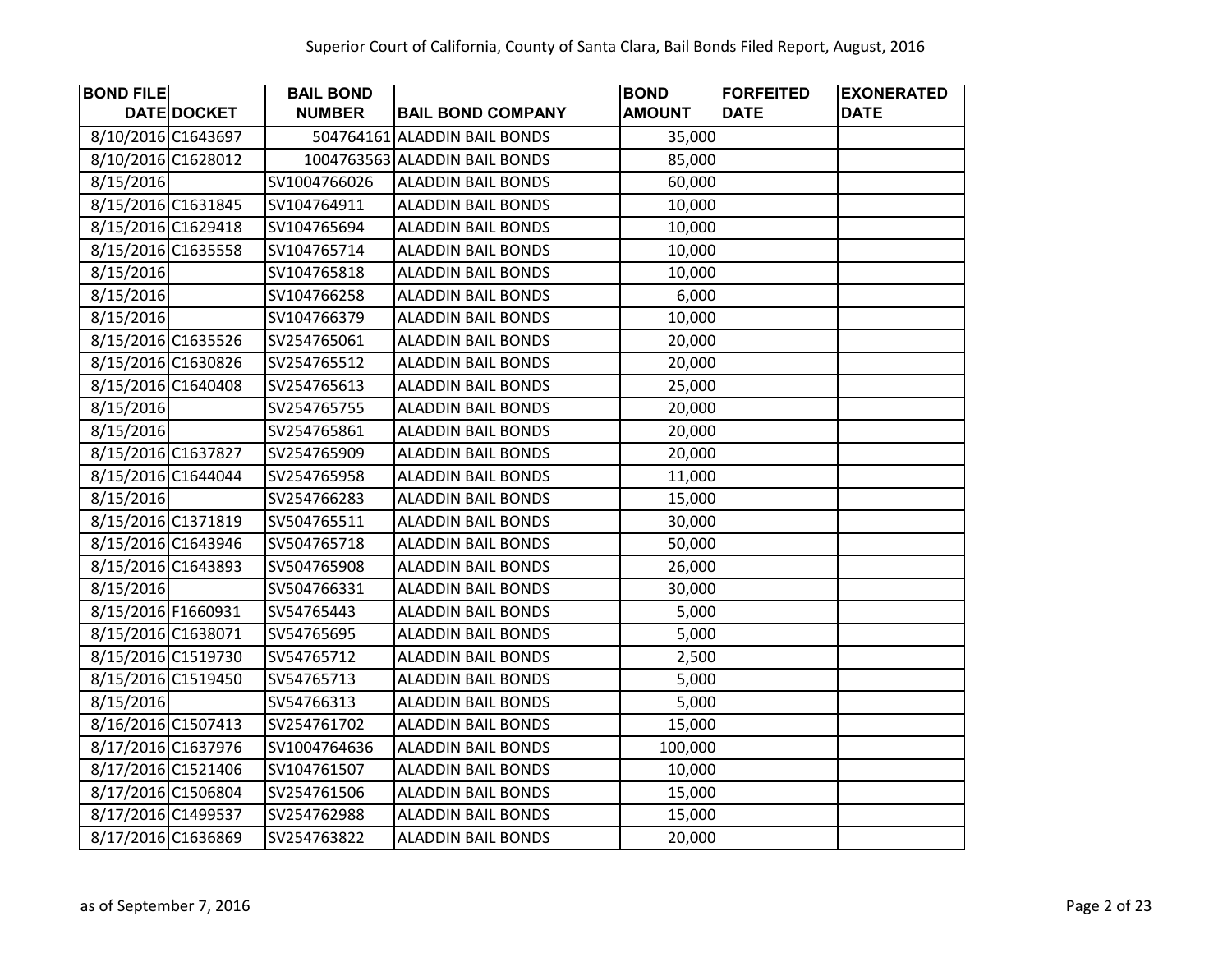| <b>BOND FILE</b>   |             | <b>BAIL BOND</b> |                           | <b>BOND</b>   | <b>FORFEITED</b> | <b>EXONERATED</b> |
|--------------------|-------------|------------------|---------------------------|---------------|------------------|-------------------|
|                    | DATE DOCKET | <b>NUMBER</b>    | <b>BAIL BOND COMPANY</b>  | <b>AMOUNT</b> | <b>DATE</b>      | <b>DATE</b>       |
| 8/17/2016 C1645647 |             | SV254764290      | <b>ALADDIN BAIL BONDS</b> | 25,000        |                  |                   |
| 8/17/2016 C1511856 |             | SV254765507      | <b>ALADDIN BAIL BONDS</b> | 20,000        |                  |                   |
| 8/17/2016 C1640533 |             | SV54760903       | <b>ALADDIN BAIL BONDS</b> | 5,000         |                  |                   |
| 8/17/2016 C1640184 |             | SV54761272       | <b>ALADDIN BAIL BONDS</b> | 5,000         |                  |                   |
| 8/17/2016 C1641506 |             | SV54763266       | <b>ALADDIN BAIL BONDS</b> | 5,000         |                  |                   |
| 8/17/2016 C1640095 |             | SV54763798       | <b>ALADDIN BAIL BONDS</b> | 5,000         |                  |                   |
| 8/17/2016 C1631074 |             | SV54764051       | <b>ALADDIN BAIL BONDS</b> | 5,000         |                  |                   |
| 8/17/2016 C1636975 |             | SV54764125       | <b>ALADDIN BAIL BONDS</b> | 5,000         |                  |                   |
| 8/17/2016 C1639844 |             | SV5476455        | <b>ALADDIN BAIL BONDS</b> | 5,000         |                  |                   |
| 8/17/2016 C1477415 |             | SV54766683       | <b>ALADDIN BAIL BONDS</b> | 5,000         |                  |                   |
| 8/18/2016 F1661303 |             | SV1004766604     | <b>ALADDIN BAIL BONDS</b> | 85,000        |                  |                   |
| 8/18/2016 C1524659 |             | SV104761885      | <b>ALADDIN BAIL BONDS</b> | 10,000        | 8/26/2016        |                   |
| 8/18/2016 C1520185 |             | SV104761898      | <b>ALADDIN BAIL BONDS</b> | 10,000        |                  |                   |
| 8/18/2016 C1510657 |             | SV104764832      | <b>ALADDIN BAIL BONDS</b> | 10,000        |                  |                   |
| 8/18/2016 C1490643 |             | SV104764833      | <b>ALADDIN BAIL BONDS</b> | 10,000        |                  |                   |
| 8/18/2016          |             | SV254766346      | <b>ALADDIN BAIL BONDS</b> | 11,000        |                  |                   |
| 8/18/2016 C1643060 |             | SV254766979      | <b>ALADDIN BAIL BONDS</b> | 25,000        |                  |                   |
| 8/18/2016          |             | SV254767032      | <b>ALADDIN BAIL BONDS</b> | 25,000        |                  |                   |
| 8/18/2016          |             | SV504739941      | <b>ALADDIN BAIL BONDS</b> | 40,000        |                  |                   |
| 8/18/2016          |             | SV504766935      | <b>ALADDIN BAIL BONDS</b> | 50,000        |                  |                   |
| 8/18/2016 C1641522 |             | SV54761999       | <b>ALADDIN BAIL BONDS</b> | 5,000         |                  |                   |
| 8/18/2016 F1660927 |             | SV54765073       | <b>ALADDIN BAIL BONDS</b> | 5,000         |                  |                   |
| 8/18/2016 F1661261 |             | SV54765416       | <b>ALADDIN BAIL BONDS</b> | 5,000         |                  |                   |
| 8/19/2016          |             | SV104763750      | <b>ALADDIN BAIL BONDS</b> | 10,000        |                  |                   |
| 8/19/2016          |             | SV104764068      | <b>ALADDIN BAIL BONDS</b> | 5,000         |                  |                   |
| 8/19/2016          |             | SV104764720      | <b>ALADDIN BAIL BONDS</b> | 6,000         |                  |                   |
| 8/19/2016          |             | SV104764884      | <b>ALADDIN BAIL BONDS</b> | 10,000        |                  |                   |
| 8/19/2016 B1687604 |             | SV104766822      | <b>ALADDIN BAIL BONDS</b> | 6,000         | 8/23/2016        |                   |
| 8/19/2016          |             | SV254764198      | <b>ALADDIN BAIL BONDS</b> | 15,000        |                  |                   |
| 8/19/2016          |             | SV254764730      | <b>ALADDIN BAIL BONDS</b> | 21,000        |                  |                   |
| 8/19/2016          |             | SV254764788      | <b>ALADDIN BAIL BONDS</b> | 25,000        |                  |                   |
| 8/19/2016          |             | SV254764933      | <b>ALADDIN BAIL BONDS</b> | 25,000        |                  |                   |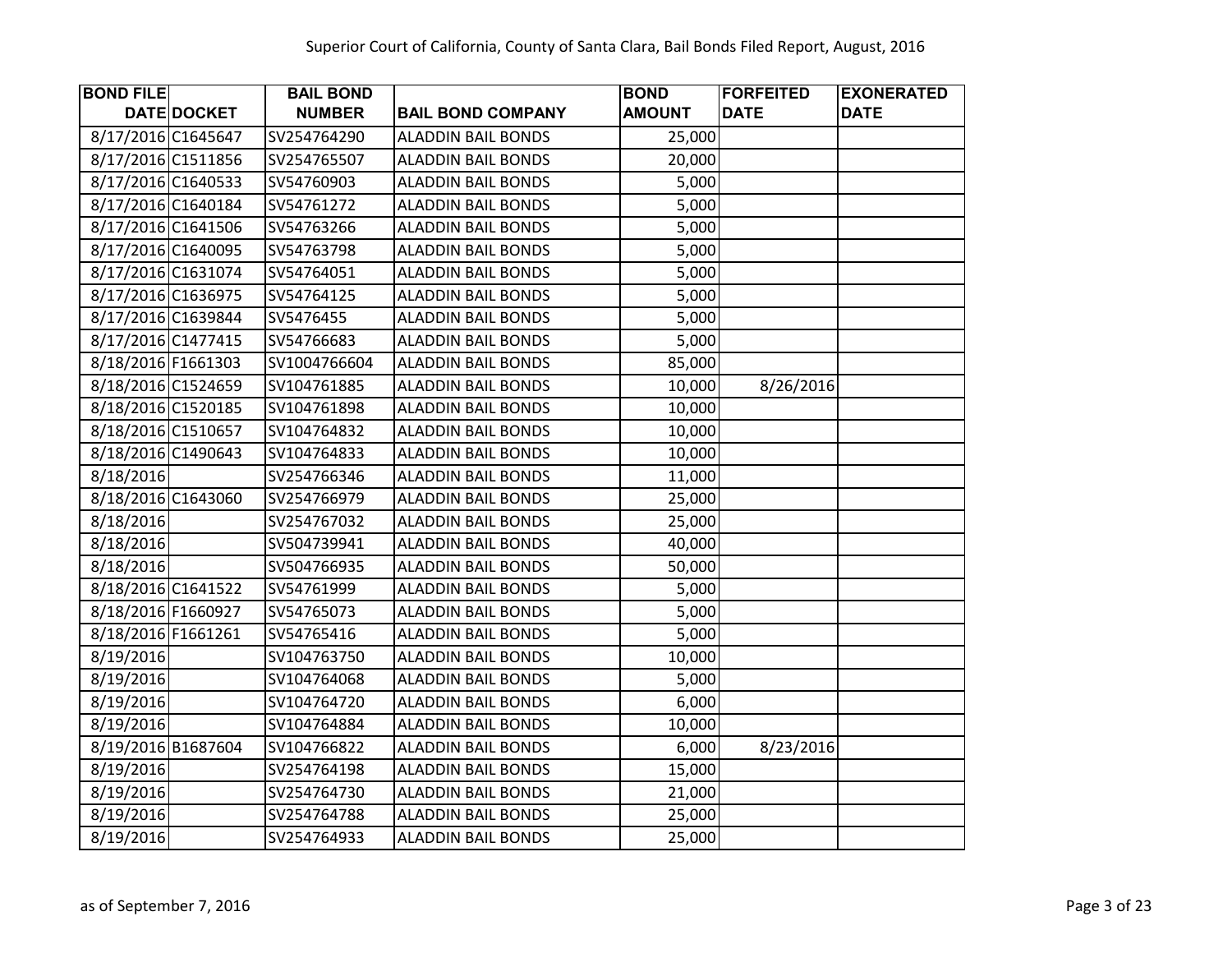| <b>BOND FILE</b>   | <b>BAIL BOND</b> |                               | <b>BOND</b>   | <b>FORFEITED</b> | <b>EXONERATED</b> |
|--------------------|------------------|-------------------------------|---------------|------------------|-------------------|
| <b>DATE DOCKET</b> | <b>NUMBER</b>    | <b>BAIL BOND COMPANY</b>      | <b>AMOUNT</b> | <b>DATE</b>      | <b>DATE</b>       |
| 8/19/2016          | SV254765336      | <b>ALADDIN BAIL BONDS</b>     | 15,000        |                  |                   |
| 8/19/2016          | SV504763752      | <b>ALADDIN BAIL BONDS</b>     | 36,000        |                  |                   |
| 8/19/2016          | SV504764542      | <b>ALADDIN BAIL BONDS</b>     | 30,000        |                  |                   |
| 8/19/2016          | SV504764616      | <b>ALADDIN BAIL BONDS</b>     | 30,000        |                  |                   |
| 8/19/2016          | SV504765162      | <b>ALADDIN BAIL BONDS</b>     | 50,000        |                  |                   |
| 8/19/2016          | SV504765454      | <b>ALADDIN BAIL BONDS</b>     | 45,000        |                  |                   |
| 8/19/2016          | SV504765458      | <b>ALADDIN BAIL BONDS</b>     | 45,000        |                  |                   |
| 8/19/2016          | SV504767210      | <b>ALADDIN BAIL BONDS</b>     | 50,000        |                  |                   |
| 8/19/2016          | SV54739939       | <b>ALADDIN BAIL BONDS</b>     | 30,000        |                  |                   |
| 8/19/2016 B1686861 | SV54762703       | <b>ALADDIN BAIL BONDS</b>     | 5,000         |                  |                   |
| 8/22/2016 C1644685 | SV1004767531     | <b>ALADDIN BAIL BONDS</b>     | 100,000       |                  |                   |
| 8/22/2016 C1634204 | SV104766082      | <b>ALADDIN BAIL BONDS</b>     | 7,500         |                  |                   |
| 8/22/2016 F1660536 | SV104767353      | <b>ALADDIN BAIL BONDS</b>     | 6,000         |                  |                   |
| 8/22/2016          | SV104767653      | <b>ALADDIN BAIL BONDS</b>     | 10,000        |                  |                   |
| 8/22/2016 C1639811 | SV254748344      | <b>ALADDIN BAIL BONDS</b>     | 20,000        |                  |                   |
| 8/22/2016          | SV254767343      | <b>ALADDIN BAIL BONDS</b>     | 25,000        |                  |                   |
| 8/22/2016          | SV254767701      | <b>ALADDIN BAIL BONDS</b>     | 15,000        |                  |                   |
| 8/22/2016          | SV254767732      | <b>ALADDIN BAIL BONDS</b>     | 21,000        |                  |                   |
| 8/22/2016          | SV254767885      | <b>ALADDIN BAIL BONDS</b>     | 25,000        |                  |                   |
| 8/22/2016 C1629770 | SV254767909      | <b>ALADDIN BAIL BONDS</b>     | 15,000        |                  |                   |
| 8/22/2016 C1643002 | SV504767260      | <b>ALADDIN BAIL BONDS</b>     | 50,000        |                  |                   |
| 8/22/2016          | SV504767820      | <b>ALADDIN BAIL BONDS</b>     | 40,000        |                  |                   |
| 8/22/2016 C1521851 | SV54747347       | <b>ALADDIN BAIL BONDS</b>     | 5,000         |                  |                   |
| 8/22/2016 C1641414 | SV54766249       | <b>ALADDIN BAIL BONDS</b>     | 5,000         |                  |                   |
| 8/22/2016 C1643228 | SV54767553       | <b>ALADDIN BAIL BONDS</b>     | 5,000         |                  |                   |
| 8/22/2016 C1638875 | SV54767994       | <b>ALADDIN BAIL BONDS</b>     | 5,000         |                  |                   |
| 8/23/2016 F1660581 |                  | 5272731093 ALADDIN BAIL BONDS | 20,000        |                  |                   |
| 8/23/2016 F1661421 | SV1004767965     | <b>ALADDIN BAIL BONDS</b>     | 80,000        |                  |                   |
| 8/23/2016 B1686756 | SV104763390      | <b>ALADDIN BAIL BONDS</b>     | 10,000        |                  |                   |
| 8/23/2016 C1641494 | SV104766261      | <b>ALADDIN BAIL BONDS</b>     | 10,000        |                  |                   |
| 8/23/2016 B1686862 | SV1504763818     | <b>ALADDIN BAIL BONDS</b>     | 150,000       |                  |                   |
| 8/23/2016 B1686365 | SV254763122      | <b>ALADDIN BAIL BONDS</b>     | 25,000        |                  |                   |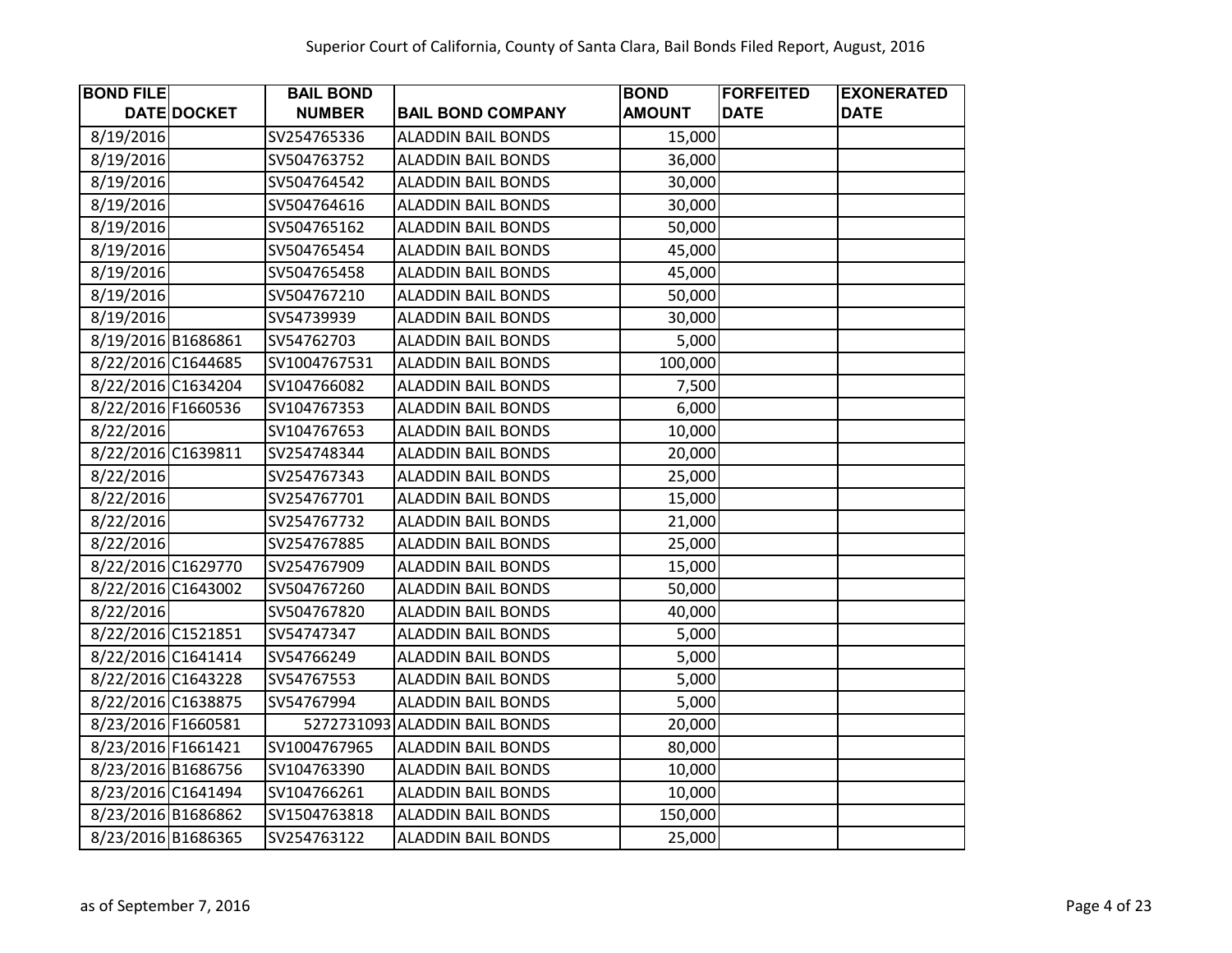| <b>BOND FILE</b>   | <b>BAIL BOND</b> |                           | <b>BOND</b>   | <b>FORFEITED</b> | <b>EXONERATED</b> |
|--------------------|------------------|---------------------------|---------------|------------------|-------------------|
| DATE DOCKET        | <b>NUMBER</b>    | <b>BAIL BOND COMPANY</b>  | <b>AMOUNT</b> | <b>DATE</b>      | <b>DATE</b>       |
| 8/23/2016          | SV254765715      | <b>ALADDIN BAIL BONDS</b> | 13,000        |                  |                   |
| 8/23/2016 B1686407 | SV54767811       | <b>ALADDIN BAIL BONDS</b> | 5,000         |                  |                   |
| 8/24/2016 B1685423 | SV104765419      | <b>ALADDIN BAIL BONDS</b> | 10,000        |                  |                   |
| 8/24/2016 B1474346 | SV104765510      | <b>ALADDIN BAIL BONDS</b> | 10,000        |                  |                   |
| 8/24/2016 B1686741 | SV104765696      | <b>ALADDIN BAIL BONDS</b> | 10,000        |                  |                   |
| 8/24/2016 C1524634 | SV104768157      | <b>ALADDIN BAIL BONDS</b> | 10,000        |                  |                   |
| 8/24/2016          | SV104768298      | <b>ALADDIN BAIL BONDS</b> | 10,000        |                  |                   |
| 8/24/2016          | SV104768433      | <b>ALADDIN BAIL BONDS</b> | 10,000        |                  |                   |
| 8/24/2016 B1685372 | SV254739936      | <b>ALADDIN BAIL BONDS</b> | 10,000        |                  |                   |
| 8/24/2016 B1684270 | SV254764026      | <b>ALADDIN BAIL BONDS</b> | 12,000        |                  |                   |
| 8/24/2016 C1642652 | SV254766609      | <b>ALADDIN BAIL BONDS</b> | 25,000        |                  |                   |
| 8/24/2016          | SV254768257      | <b>ALADDIN BAIL BONDS</b> | 20,000        |                  |                   |
| 8/24/2016          | SV254768282      | <b>ALADDIN BAIL BONDS</b> | 25,000        |                  |                   |
| 8/24/2016          | SV254768293      | <b>ALADDIN BAIL BONDS</b> | 25,000        |                  |                   |
| 8/24/2016 B1579097 | SV54765629       | <b>ALADDIN BAIL BONDS</b> | 5,000         |                  |                   |
| 8/24/2016 C1508438 | SV54768238       | <b>ALADDIN BAIL BONDS</b> | 5,000         |                  |                   |
| 8/24/2016 C1480592 | SV54768415       | <b>ALADDIN BAIL BONDS</b> | 5,000         |                  |                   |
| 8/25/2016 F1661396 | SV2504767472     | <b>ALADDIN BAIL BONDS</b> | 200,000       |                  |                   |
| 8/25/2016          | SV254768152      | <b>ALADDIN BAIL BONDS</b> | 16,000        |                  |                   |
| 8/25/2016          | SV254768621      | <b>ALADDIN BAIL BONDS</b> | 20,000        |                  |                   |
| 8/25/2016 B1687769 | SV504768529      | <b>ALADDIN BAIL BONDS</b> | 35,000        |                  |                   |
| 8/25/2016          | SV504768544      | <b>ALADDIN BAIL BONDS</b> | 35,000        |                  |                   |
| 8/25/2016          | SV504768597      | <b>ALADDIN BAIL BONDS</b> | 50,000        |                  |                   |
| 8/26/2016 B1686409 | SV104765029      | <b>ALADDIN BAIL BONDS</b> | 10,000        |                  |                   |
| 8/26/2016          | SV104768205      | <b>ALADDIN BAIL BONDS</b> | 10,000        |                  |                   |
| 8/26/2016 B1687802 | SV104768524      | <b>ALADDIN BAIL BONDS</b> | 10,000        |                  |                   |
| 8/26/2016          | SV104768815      | <b>ALADDIN BAIL BONDS</b> | 10,000        |                  |                   |
| 8/26/2016 C1644863 | SV1504768885     | <b>ALADDIN BAIL BONDS</b> | 125,000       |                  |                   |
| 8/26/2016 B1686524 | SV254739934      | <b>ALADDIN BAIL BONDS</b> | 6,000         |                  |                   |
| 8/26/2016          | SV254764474      | <b>ALADDIN BAIL BONDS</b> | 15,000        |                  |                   |
| 8/26/2016 B1684974 | SV254764524      | <b>ALADDIN BAIL BONDS</b> | 13,000        |                  |                   |
| 8/26/2016 B1687731 | SV254764704      | <b>ALADDIN BAIL BONDS</b> | 11,000        |                  |                   |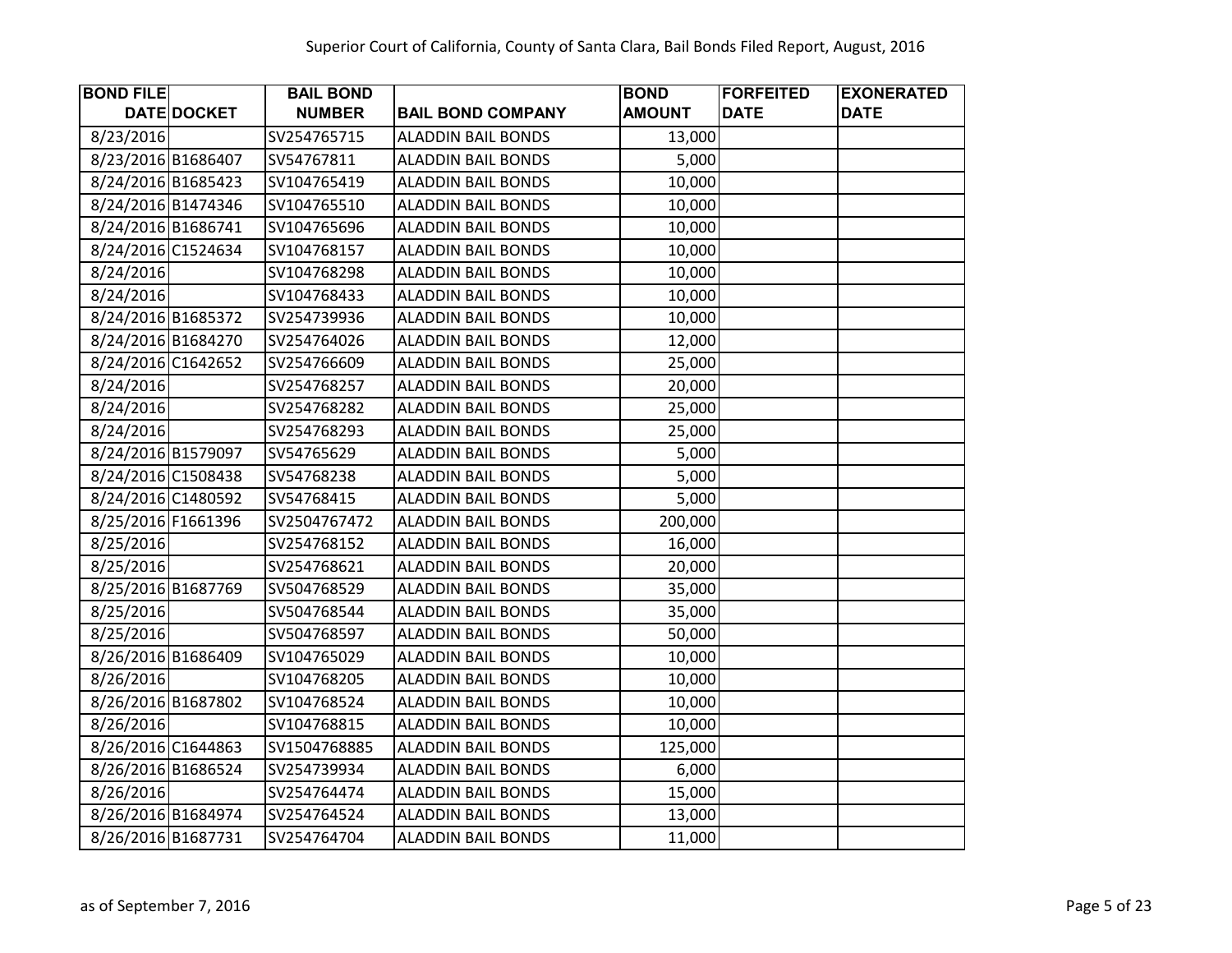| <b>BOND FILE</b>   | <b>BAIL BOND</b> |                           | <b>BOND</b>   | <b>FORFEITED</b> | <b>EXONERATED</b> |
|--------------------|------------------|---------------------------|---------------|------------------|-------------------|
| DATE DOCKET        | <b>NUMBER</b>    | <b>BAIL BOND COMPANY</b>  | <b>AMOUNT</b> | <b>DATE</b>      | <b>DATE</b>       |
| 8/26/2016 B1685182 | SV254766569      | <b>ALADDIN BAIL BONDS</b> | 10,000        |                  |                   |
| 8/26/2016 B1687665 | SV254766746      | <b>ALADDIN BAIL BONDS</b> | 25,000        |                  |                   |
| 8/26/2016          | SV254768667      | <b>ALADDIN BAIL BONDS</b> | 25,000        |                  |                   |
| 8/26/2016 F1658693 | SV504768898      | <b>ALADDIN BAIL BONDS</b> | 26,000        |                  |                   |
| 8/26/2016 C1639048 | SV504768935      | <b>ALADDIN BAIL BONDS</b> | 30,000        |                  |                   |
| 8/26/2016 F1658531 | SV54768899       | <b>ALADDIN BAIL BONDS</b> | 3,000         |                  |                   |
| 8/29/2016 B1687479 | SV1004768884     | <b>ALADDIN BAIL BONDS</b> | 85,000        |                  |                   |
| 8/29/2016          | SV104769367      | <b>ALADDIN BAIL BONDS</b> | 5,000         |                  |                   |
| 8/29/2016          | SV104769611      | <b>ALADDIN BAIL BONDS</b> | 10,000        |                  |                   |
| 8/29/2016          | SV254739933      | <b>ALADDIN BAIL BONDS</b> | 20,000        |                  |                   |
| 8/29/2016 B1684245 | SV254768862      | <b>ALADDIN BAIL BONDS</b> | 15,000        |                  |                   |
| 8/29/2016          | SV254769193      | <b>ALADDIN BAIL BONDS</b> | 25,000        |                  |                   |
| 8/29/2016          | SV254769294      | <b>ALADDIN BAIL BONDS</b> | 25,000        |                  |                   |
| 8/29/2016          | SV254769295      | <b>ALADDIN BAIL BONDS</b> | 20,000        |                  |                   |
| 8/29/2016 C1645061 | SV254769327      | <b>ALADDIN BAIL BONDS</b> | 25,000        |                  |                   |
| 8/29/2016 C1645142 | SV254769347      | <b>ALADDIN BAIL BONDS</b> | 25,000        |                  |                   |
| 8/29/2016          | SV254769377      | <b>ALADDIN BAIL BONDS</b> | 25,000        |                  |                   |
| 8/29/2016          | SV254769469      | <b>ALADDIN BAIL BONDS</b> | 25,000        |                  |                   |
| 8/29/2016          | SV254769494      | <b>ALADDIN BAIL BONDS</b> | 11,000        |                  |                   |
| 8/29/2016          | SV504769086      | <b>ALADDIN BAIL BONDS</b> | 50,000        |                  |                   |
| 8/29/2016          | SV504769404      | <b>ALADDIN BAIL BONDS</b> | 31,000        |                  |                   |
| 8/29/2016          | SV504769426      | <b>ALADDIN BAIL BONDS</b> | 35,000        |                  |                   |
| 8/30/2016          | SV104769710      | <b>ALADDIN BAIL BONDS</b> | 10,000        |                  |                   |
| 8/30/2016          | SV104769742      | <b>ALADDIN BAIL BONDS</b> | 10,000        |                  |                   |
| 8/30/2016 B1686756 | SV254763484      | <b>ALADDIN BAIL BONDS</b> | 20,000        |                  |                   |
| 8/30/2016 C1633280 | SV254768770      | <b>ALADDIN BAIL BONDS</b> | 20,000        |                  |                   |
| 8/30/2016          | SV254768984      | <b>ALADDIN BAIL BONDS</b> | 25,000        |                  |                   |
| 8/30/2016 C1643720 | SV504767798      | <b>ALADDIN BAIL BONDS</b> | 50,000        |                  |                   |
| 8/31/2016          | SV254769307      | <b>ALADDIN BAIL BONDS</b> | 20,000        |                  |                   |
| 8/31/2016          | SV254769543      | <b>ALADDIN BAIL BONDS</b> | 20,000        |                  |                   |
| 8/31/2016          | SV504739940      | <b>ALADDIN BAIL BONDS</b> | 40,000        |                  |                   |
| 8/31/2016          | SV54769263       | <b>ALADDIN BAIL BONDS</b> | 5,000         |                  |                   |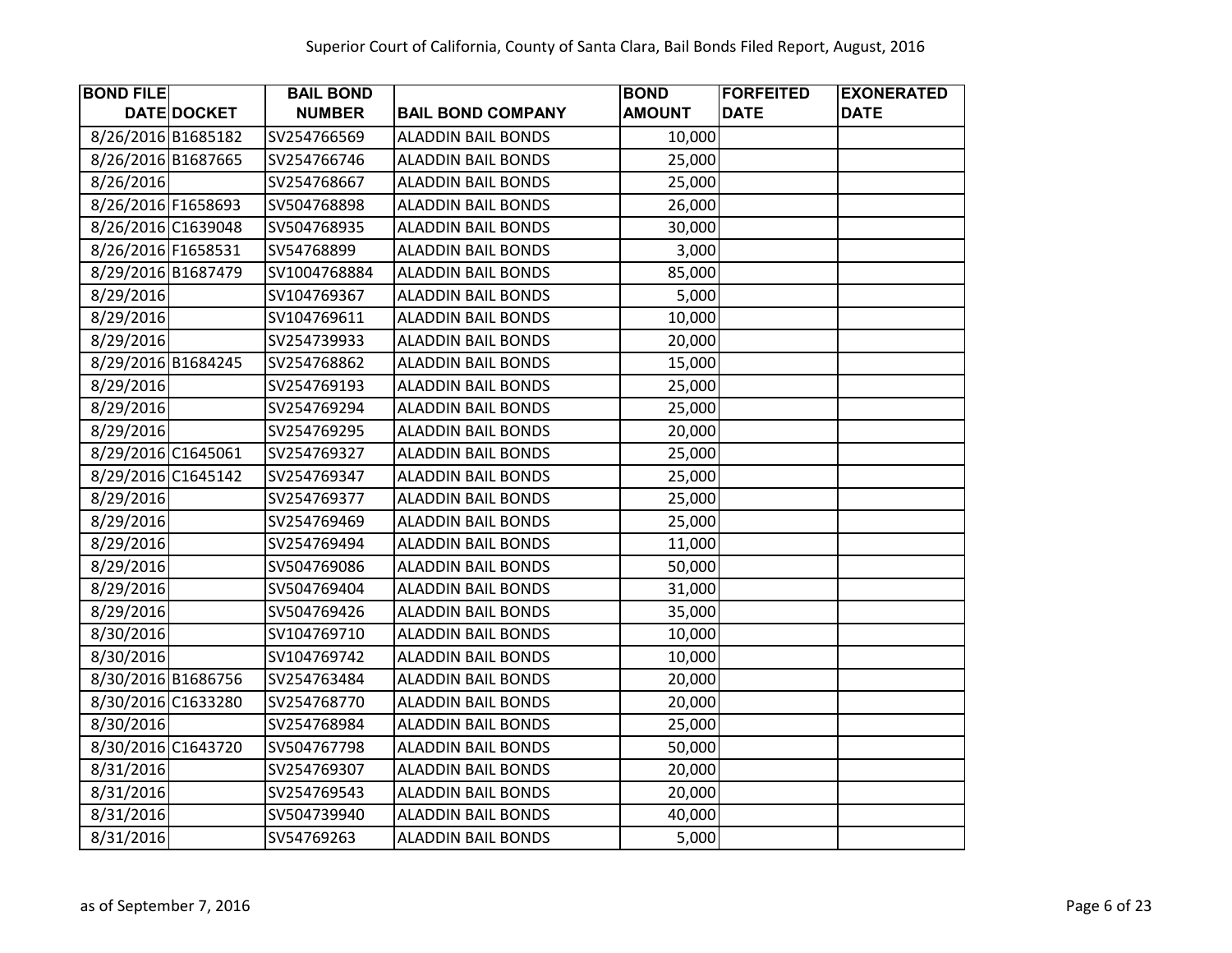| <b>BOND FILE</b>   | <b>BAIL BOND</b> |                                | <b>BOND</b>   | <b>FORFEITED</b> | <b>EXONERATED</b> |
|--------------------|------------------|--------------------------------|---------------|------------------|-------------------|
| <b>DATE DOCKET</b> | <b>NUMBER</b>    | <b>BAIL BOND COMPANY</b>       | <b>AMOUNT</b> | <b>DATE</b>      | <b>DATE</b>       |
| 8/31/2016          | SV54769729       | <b>ALADDIN BAIL BONDS</b>      | 5,000         |                  |                   |
| 8/2/2016 F1659065  | AS51093854       | <b>ALICE CORTEZ BAIL BONDS</b> | 5,000         |                  |                   |
| 8/5/2016 F1556301  | AS15453978       | ALICE CORTEZ BAIL BONDS        | 10,000        |                  |                   |
| 8/5/2016 F1659307  | AS51103853       | ALICE CORTEZ BAIL BONDS        | 5,000         |                  | 8/26/2016         |
| 8/11/2016 F1660912 | AS15453979       | ALICE CORTEZ BAIL BONDS        | 10,000        |                  |                   |
| 8/22/2016 F1661571 | AS15453980       | ALICE CORTEZ BAIL BONDS        | 10,000        |                  | 9/2/2016          |
| 8/22/2016 F1452517 | AS51103854       | ALICE CORTEZ BAIL BONDS        | 5,000         |                  |                   |
| 8/31/2016          | AS25248517       | <b>ALICE CORTEZ BAIL BONDS</b> | 25,000        |                  |                   |
| 8/1/2016 B1583150  |                  | 5113362356 ALL PRO BAIL BONDS  | 10,000        |                  |                   |
| 8/1/2016 C1637923  |                  | 5113362369 ALL PRO BAIL BONDS  | 5,000         | 8/1/2016         |                   |
| 8/1/2016           |                  | 5113368853 ALL PRO BAIL BONDS  | 10,000        |                  |                   |
| 8/1/2016           |                  | 5113368879 ALL PRO BAIL BONDS  | 10,000        |                  |                   |
| 8/1/2016 B1684746  |                  | 5250040289 ALL PRO BAIL BONDS  | 150,000       | 8/29/2016        |                   |
| 8/1/2016           |                  | 5272731035 ALL PRO BAIL BONDS  | 25,000        |                  |                   |
| 8/1/2016           |                  | 5551661639 ALL PRO BAIL BONDS  | 20,000        |                  |                   |
| 8/1/2016           |                  | 5551661671 ALL PRO BAIL BONDS  | 50,000        |                  |                   |
| 8/2/2016           |                  | 5105593043 ALL PRO BAIL BONDS  | 100,000       |                  |                   |
| 8/2/2016           |                  | 5105609195 ALL PRO BAIL BONDS  | 60,000        |                  |                   |
| 8/2/2016 B1685200  |                  | 5113362257 ALL PRO BAIL BONDS  | 5,000         |                  |                   |
| 8/2/2016 C1512526  |                  | 5113362260 ALL PRO BAIL BONDS  | 5,000         |                  |                   |
| 8/2/2016 B1687720  |                  | 5113362286 ALL PRO BAIL BONDS  | 10,000        |                  |                   |
| 8/2/2016 C1628504  |                  | 5113368923 ALL PRO BAIL BONDS  | 5,000         |                  |                   |
| 8/2/2016           |                  | 5272730997 ALL PRO BAIL BONDS  | 25,000        |                  |                   |
| 8/2/2016           |                  | 5272731019 ALL PRO BAIL BONDS  | 25,000        |                  |                   |
| 8/2/2016 C1640521  |                  | 5272731022 ALL PRO BAIL BONDS  | 25,000        |                  |                   |
| 8/2/2016           |                  | 5551661684 ALL PRO BAIL BONDS  | 35,000        |                  |                   |
| 8/5/2016 F1661144  |                  | 5551477304 ALL PRO BAIL BONDS  | 5,000         |                  |                   |
| 8/5/2016 F1661347  |                  | 5551534601 ALL PRO BAIL BONDS  | 43,000        |                  |                   |
| 8/9/2016 F1660992  |                  | 5113368895 ALL PRO BAIL BONDS  | 5,000         | 8/26/2016        |                   |
| 8/9/2016 F1660825  |                  | 5113368907 ALL PRO BAIL BONDS  | 7,500         |                  |                   |
| 8/9/2016 F1661226  |                  | 5113368949 ALL PRO BAIL BONDS  | 10,000        |                  | 9/2/2016          |
| 8/9/2016 F1660384  |                  | 5113368978 ALL PRO BAIL BONDS  | 10,000        |                  |                   |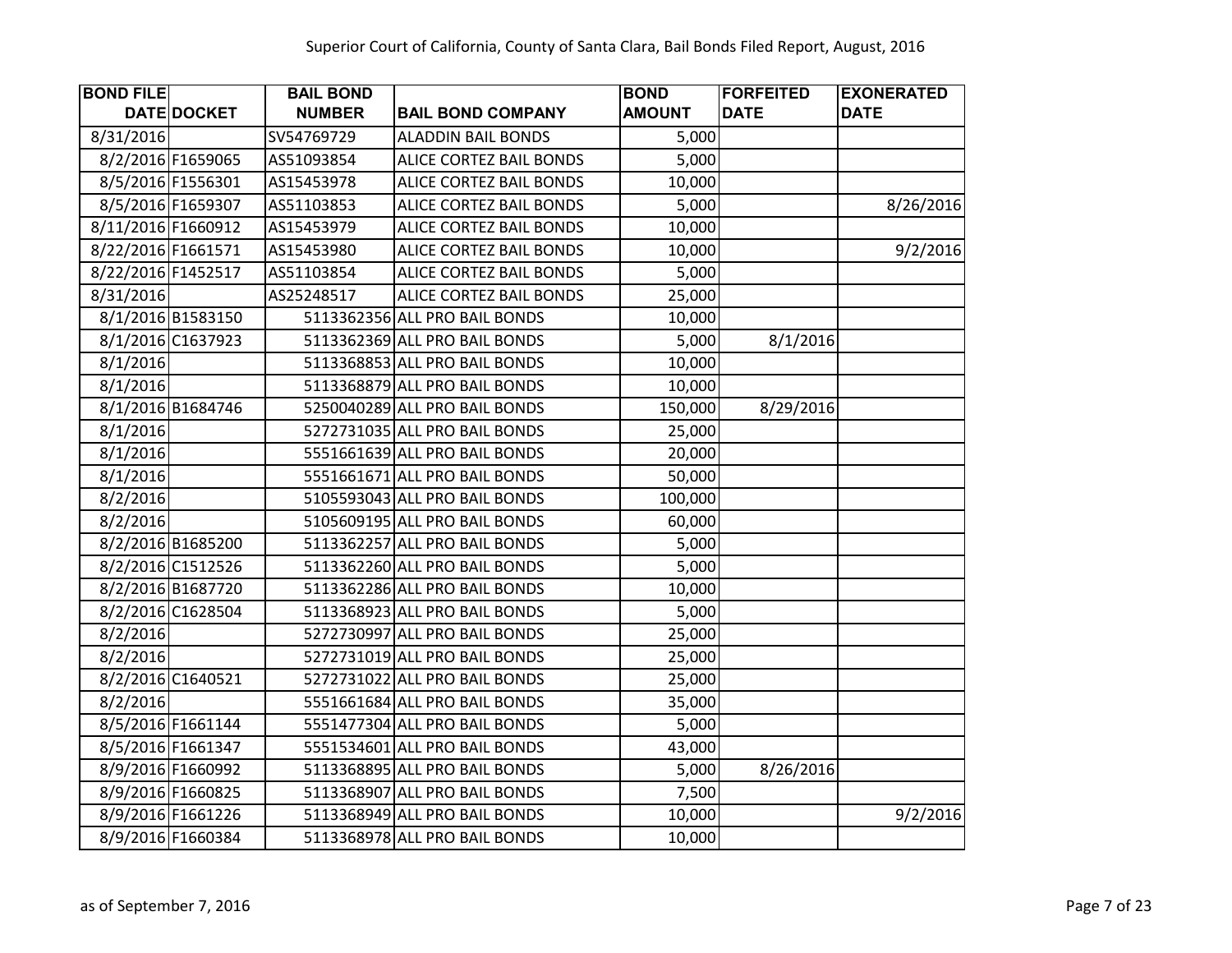| <b>BOND FILE</b>   | <b>BAIL BOND</b> |                               | <b>BOND</b>   | <b>FORFEITED</b> | <b>EXONERATED</b> |
|--------------------|------------------|-------------------------------|---------------|------------------|-------------------|
| DATE DOCKET        | <b>NUMBER</b>    | <b>BAIL BOND COMPANY</b>      | <b>AMOUNT</b> | <b>DATE</b>      | <b>DATE</b>       |
| 8/9/2016           |                  | 5272713051 ALL PRO BAIL BONDS | 21,000        |                  |                   |
| 8/9/2016 C1513918  |                  | 5272731189 ALL PRO BAIL BONDS | 25,000        |                  |                   |
| 8/9/2016 F1658955  |                  | 5272731192 ALL PRO BAIL BONDS | 20,000        |                  |                   |
| 8/10/2016          |                  | 5551626991 ALL PRO BAIL BONDS | 40,000        |                  | 8/19/2016         |
| 8/11/2016 F1659658 |                  | 5113369003 ALL PRO BAIL BONDS | 10,000        |                  |                   |
| 8/11/2016          |                  | 5272730926 ALL PRO BAIL BONDS | 25,000        |                  |                   |
| 8/11/2016 F1661198 |                  | 5272730939 ALL PRO BAIL BONDS | 20,000        |                  |                   |
| 8/15/2016 C1635837 |                  | 5105593030 ALL PRO BAIL BONDS | 75,000        |                  |                   |
| 8/15/2016          |                  | 5105609179 ALL PRO BAIL BONDS | 71,000        |                  |                   |
| 8/15/2016          |                  | 5113340527 ALL PRO BAIL BONDS | 6,000         |                  |                   |
| 8/15/2016 C1526760 |                  | 5113340530 ALL PRO BAIL BONDS | 10,000        |                  |                   |
| 8/15/2016 C1527823 |                  | 5113361867 ALL PRO BAIL BONDS | 5,000         |                  |                   |
| 8/15/2016 C1641289 |                  | 5113389953 ALL PRO BAIL BONDS | 10,000        |                  |                   |
| 8/15/2016          |                  | 5272479393 ALL PRO BAIL BONDS | 21,000        |                  |                   |
| 8/15/2016 C1635936 |                  | 5272730955 ALL PRO BAIL BONDS | 15,000        |                  |                   |
| 8/15/2016          |                  | 5272730971 ALL PRO BAIL BONDS | 25,000        |                  |                   |
| 8/15/2016          |                  | 5272730984 ALL PRO BAIL BONDS | 25,000        |                  |                   |
| 8/15/2016 B1684473 |                  | 5272731077 ALL PRO BAIL BONDS | 25,000        |                  |                   |
| 8/15/2016          |                  | 5551534656 ALL PRO BAIL BONDS | 40,000        |                  |                   |
| 8/15/2016 C1635939 |                  | 5551638116 ALL PRO BAIL BONDS | 40,000        |                  |                   |
| 8/16/2016 C1643903 |                  | 5113361870 ALL PRO BAIL BONDS | 5,000         |                  |                   |
| 8/16/2016          |                  | 5113389870 ALL PRO BAIL BONDS | 10,000        |                  |                   |
| 8/16/2016          |                  | 5272749364 ALL PRO BAIL BONDS | 25,000        |                  |                   |
| 8/16/2016 C1637358 |                  | 5551627039 ALL PRO BAIL BONDS | 50,000        |                  |                   |
| 8/17/2016 C1635941 |                  | 5105624941 ALL PRO BAIL BONDS | 60,000        |                  |                   |
| 8/17/2016 C1242940 |                  | 5113342112 ALL PRO BAIL BONDS | 10,000        |                  |                   |
| 8/17/2016          |                  | 5113361883 ALL PRO BAIL BONDS | 10,000        |                  |                   |
| 8/17/2016 C1643003 |                  | 5113361896 ALL PRO BAIL BONDS | 10,000        |                  |                   |
| 8/17/2016 C1641955 |                  | 5113361908 ALL PRO BAIL BONDS | 5,000         |                  |                   |
| 8/17/2016 F1243515 |                  | 5113361924 ALL PRO BAIL BONDS | 10,000        |                  |                   |
| 8/17/2016 C1633392 |                  | 5113361953 ALL PRO BAIL BONDS | 10,000        |                  |                   |
| 8/17/2016 C1631253 |                  | 5113361966 ALL PRO BAIL BONDS | 10,000        |                  |                   |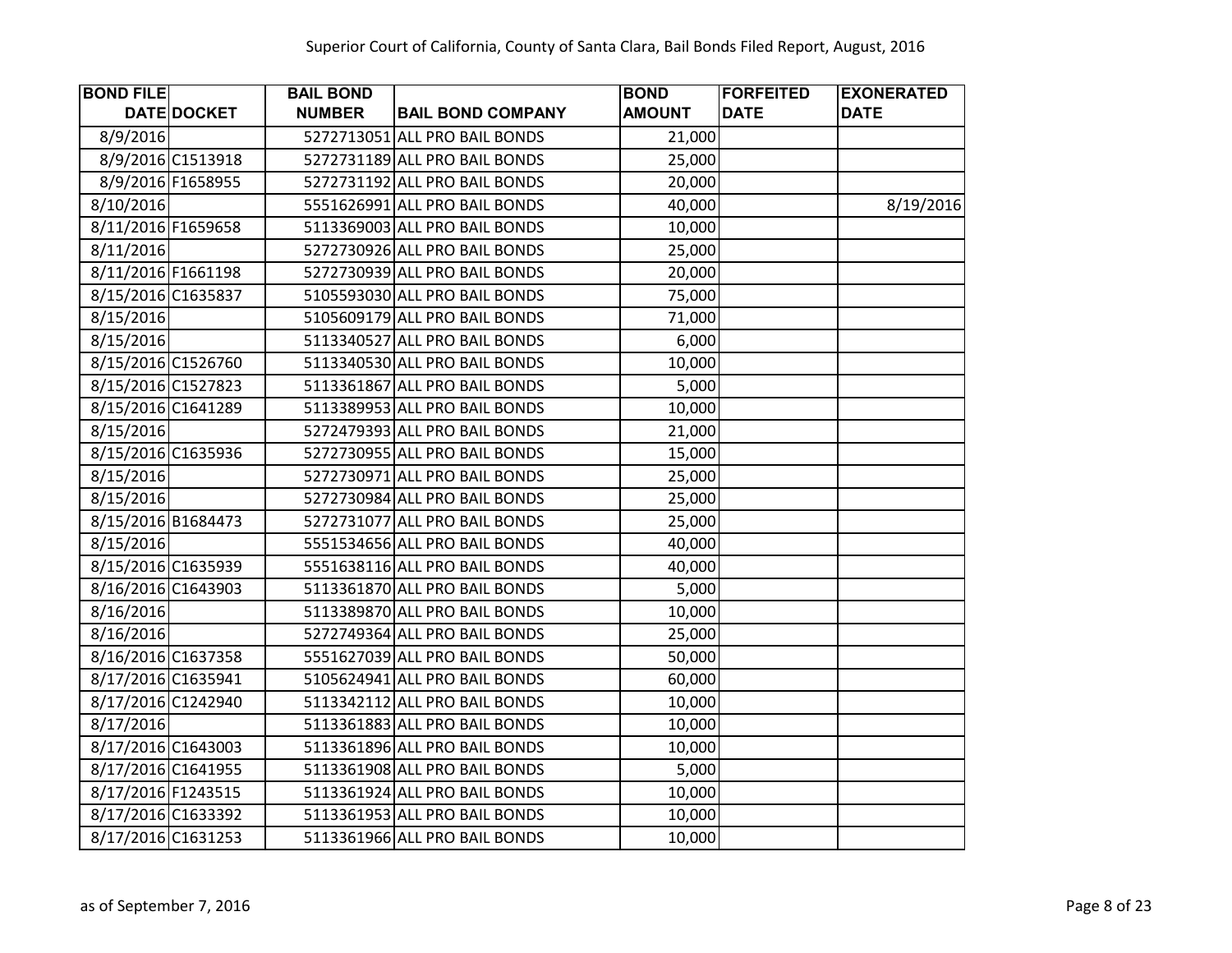| <b>BOND FILE</b>   | <b>BAIL BOND</b> |                               | <b>BOND</b>   | <b>FORFEITED</b> | <b>EXONERATED</b> |
|--------------------|------------------|-------------------------------|---------------|------------------|-------------------|
| DATE DOCKET        | <b>NUMBER</b>    | <b>BAIL BOND COMPANY</b>      | <b>AMOUNT</b> | <b>DATE</b>      | <b>DATE</b>       |
| 8/17/2016 C1244488 |                  | 5113362062 ALL PRO BAIL BONDS | 5,000         |                  |                   |
| 8/17/2016 C1527341 |                  | 5113362215 ALL PRO BAIL BONDS | 10,000        |                  |                   |
| 8/17/2016 C1638615 |                  | 5113362244 ALL PRO BAIL BONDS | 5,000         |                  |                   |
| 8/17/2016 C1522878 |                  | 5113389940 ALL PRO BAIL BONDS | 10,000        |                  |                   |
| 8/17/2016 C1637840 |                  | 5113389966 ALL PRO BAIL BONDS | 5,000         |                  |                   |
| 8/17/2016 C1634253 |                  | 5272713147 ALL PRO BAIL BONDS | 25,000        |                  |                   |
| 8/17/2016 C1636877 |                  | 5272731006 ALL PRO BAIL BONDS | 15,000        |                  |                   |
| 8/17/2016 C1642032 |                  | 5272731048 ALL PRO BAIL BONDS | 15,000        |                  |                   |
| 8/17/2016 C1496875 |                  | 5272731051 ALL PRO BAIL BONDS | 15,000        |                  |                   |
| 8/17/2016 CC933181 |                  | 5551626962 ALL PRO BAIL BONDS | 40,000        |                  |                   |
| 8/17/2016 C1643854 |                  | 5551626975 ALL PRO BAIL BONDS | 35,000        |                  |                   |
| 8/18/2016 C1640971 |                  | 5113362299 ALL PRO BAIL BONDS | 10,000        |                  |                   |
| 8/18/2016 C1637774 |                  | 5113362301 ALL PRO BAIL BONDS | 5,000         |                  |                   |
| 8/18/2016 F1557972 |                  | 5113368994 ALL PRO BAIL BONDS | 1,000         |                  |                   |
| 8/18/2016          |                  | 5113389924 ALL PRO BAIL BONDS | 11,000        |                  |                   |
| 8/18/2016 C1643811 |                  | 5200172093 ALL PRO BAIL BONDS | 300,000       |                  |                   |
| 8/18/2016 C1640522 |                  | 5272731064 ALL PRO BAIL BONDS | 13,000        |                  | 8/18/2016         |
| 8/18/2016 F1660853 |                  | 5551638132 ALL PRO BAIL BONDS | 41,000        |                  | 8/18/2016         |
| 8/18/2016 C1642331 |                  | 5802978660 ALL PRO BAIL BONDS | 1,000         |                  |                   |
| 8/19/2016          |                  | 5113368965 ALL PRO BAIL BONDS | 11,000        |                  |                   |
| 8/19/2016          |                  | 5150070027 ALL PRO BAIL BONDS | 115,000       |                  |                   |
| 8/19/2016 C1102596 |                  | 5272711099 ALL PRO BAIL BONDS | 25,000        |                  |                   |
| 8/19/2016          |                  | 5272713077 ALL PRO BAIL BONDS | 25,000        |                  |                   |
| 8/19/2016          |                  | 5272713134 ALL PRO BAIL BONDS | 25,000        |                  |                   |
| 8/19/2016          |                  | 5272730900 ALL PRO BAIL BONDS | 25,000        |                  |                   |
| 8/19/2016          |                  | 5272730942 ALL PRO BAIL BONDS | 25,000        |                  |                   |
| 8/19/2016 B1687574 |                  | 5272730968 ALL PRO BAIL BONDS | 25,000        |                  |                   |
| 8/19/2016          |                  | 5551534614 ALL PRO BAIL BONDS | 40,000        |                  |                   |
| 8/19/2016          |                  | 5551661725 ALL PRO BAIL BONDS | 41,000        |                  |                   |
| 8/19/2016 B1685287 |                  | 5802950389 ALL PRO BAIL BONDS | 1,000         | 8/25/2016        |                   |
| 8/22/2016 F1661147 |                  | 5113361911 ALL PRO BAIL BONDS | 5,000         |                  |                   |
| 8/22/2016 F1660935 |                  | 5113361937 ALL PRO BAIL BONDS | 10,000        |                  |                   |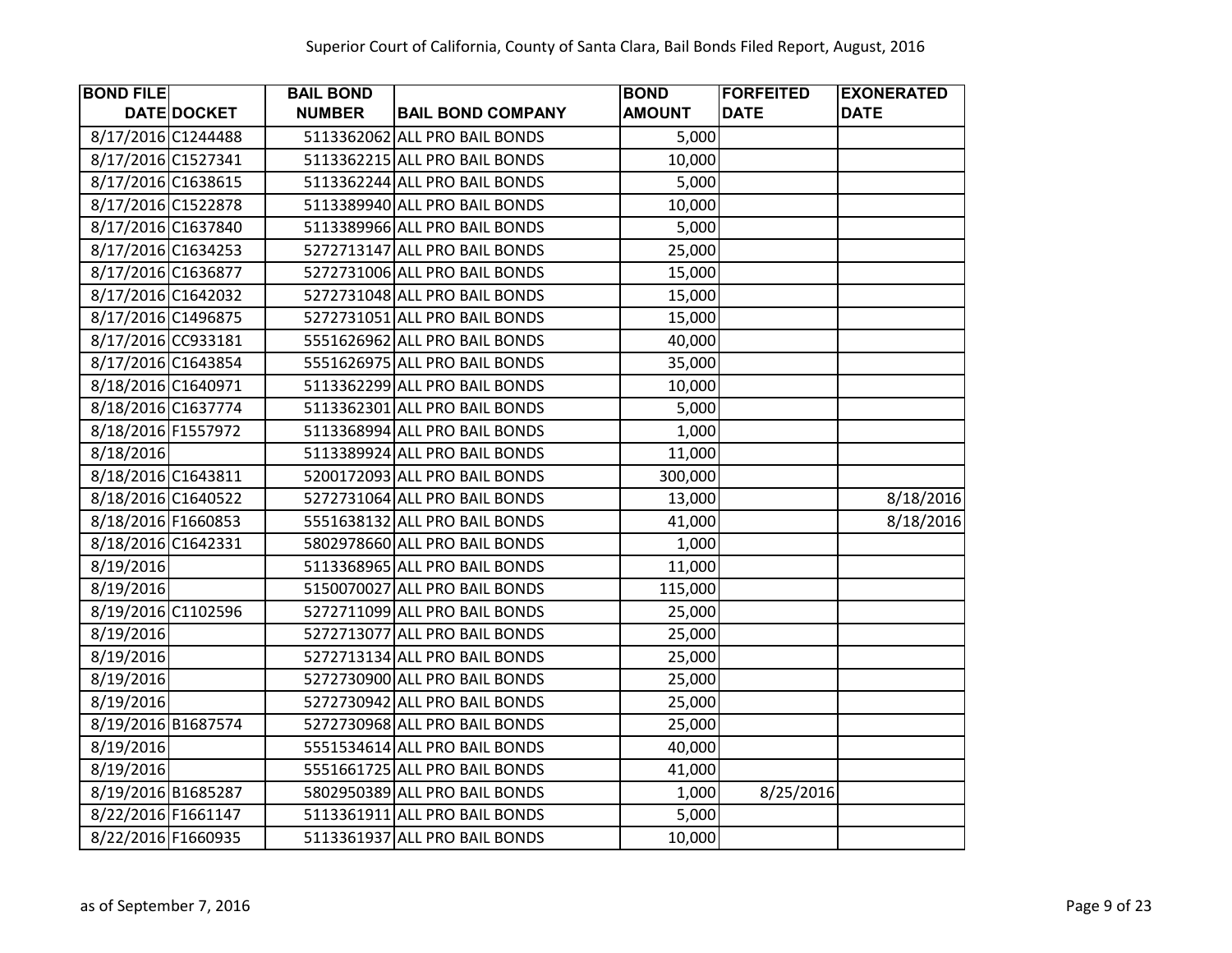| <b>BOND FILE</b>   |             | <b>BAIL BOND</b> |                               | <b>BOND</b>   | <b>FORFEITED</b> | <b>EXONERATED</b> |
|--------------------|-------------|------------------|-------------------------------|---------------|------------------|-------------------|
|                    | DATE DOCKET | <b>NUMBER</b>    | <b>BAIL BOND COMPANY</b>      | <b>AMOUNT</b> | <b>DATE</b>      | <b>DATE</b>       |
| 8/22/2016 B1687331 |             |                  | 5113361979 ALL PRO BAIL BONDS | 10,000        |                  |                   |
| 8/22/2016 B1582300 |             |                  | 5113361982 ALL PRO BAIL BONDS | 5,000         |                  |                   |
| 8/22/2016 B1580730 |             |                  | 5113361995 ALL PRO BAIL BONDS | 5,000         |                  |                   |
| 8/22/2016 C1525257 |             |                  | 5113362004 ALL PRO BAIL BONDS | 10,000        |                  |                   |
| 8/22/2016 C1639401 |             |                  | 5113362020 ALL PRO BAIL BONDS | 5,000         |                  |                   |
| 8/22/2016 C1642618 |             |                  | 5113362033 ALL PRO BAIL BONDS | 10,000        |                  |                   |
| 8/22/2016          |             |                  | 5113389825 ALL PRO BAIL BONDS | 5,000         |                  |                   |
| 8/22/2016 F1659048 |             |                  | 5113389867 ALL PRO BAIL BONDS | 5,000         |                  |                   |
| 8/22/2016 C1522653 |             |                  | 5113389883 ALL PRO BAIL BONDS | 5,000         |                  |                   |
| 8/22/2016 C1631713 |             |                  | 5113389908 ALL PRO BAIL BONDS | 5,000         |                  |                   |
| 8/22/2016 C1236487 |             |                  | 5272732300 ALL PRO BAIL BONDS | 20,000        |                  |                   |
| 8/22/2016          |             |                  | 5551638062 ALL PRO BAIL BONDS | 40,000        |                  |                   |
| 8/22/2016          |             |                  | 5551638075 ALL PRO BAIL BONDS | 31,000        |                  |                   |
| 8/23/2016 F1659930 |             |                  | 5113362046 ALL PRO BAIL BONDS | 10,000        |                  |                   |
| 8/23/2016 F1660814 |             |                  | 5113389599 ALL PRO BAIL BONDS | 10,000        |                  |                   |
| 8/23/2016 F1660617 |             |                  | 5113389841 ALL PRO BAIL BONDS | 10,000        | 8/23/2016        |                   |
| 8/23/2016 F1660733 |             |                  | 5113389854 ALL PRO BAIL BONDS | 5,000         | 8/23/2016        |                   |
| 8/23/2016 B1687365 |             |                  | 5113389911 ALL PRO BAIL BONDS | 10,000        |                  |                   |
| 8/23/2016 B1686248 |             |                  | 5272713064 ALL PRO BAIL BONDS | 15,000        |                  |                   |
| 8/23/2016 B1687337 |             |                  | 5272730913 ALL PRO BAIL BONDS | 15,000        |                  |                   |
| 8/24/2016 C1635720 |             |                  | 5105587523 ALL PRO BAIL BONDS | 75,000        |                  |                   |
| 8/24/2016 B1687169 |             |                  | 5113368981 ALL PRO BAIL BONDS | 10,000        |                  |                   |
| 8/24/2016 C1644544 |             |                  | 5113389614 ALL PRO BAIL BONDS | 11,000        |                  |                   |
| 8/24/2016 C1630938 |             |                  | 5113389838 ALL PRO BAIL BONDS | 5,000         |                  |                   |
| 8/25/2016 C1522665 |             |                  | 572731080 ALL PRO BAIL BONDS  | 15,000        |                  |                   |
| 8/26/2016 B1583388 |             |                  | 5113389797 ALL PRO BAIL BONDS | 10,000        |                  |                   |
| 8/26/2016 B1686020 |             |                  | 5551628234 ALL PRO BAIL BONDS | 40,000        |                  |                   |
| 8/26/2016 B1476291 |             |                  | 5551636943 ALL PRO BAIL BONDS | 30,000        |                  |                   |
| 8/26/2016 B1687473 |             |                  | 5551661712 ALL PRO BAIL BONDS | 36,000        |                  |                   |
| 8/29/2016 C1635853 |             |                  | 5113389627 ALL PRO BAIL BONDS | 11,000        | 8/30/2016        |                   |
| 8/29/2016 C1645132 |             |                  | 5113389630 ALL PRO BAIL BONDS | 10,000        |                  |                   |
| 8/29/2016          |             |                  | 5113389656 ALL PRO BAIL BONDS | 11,000        |                  |                   |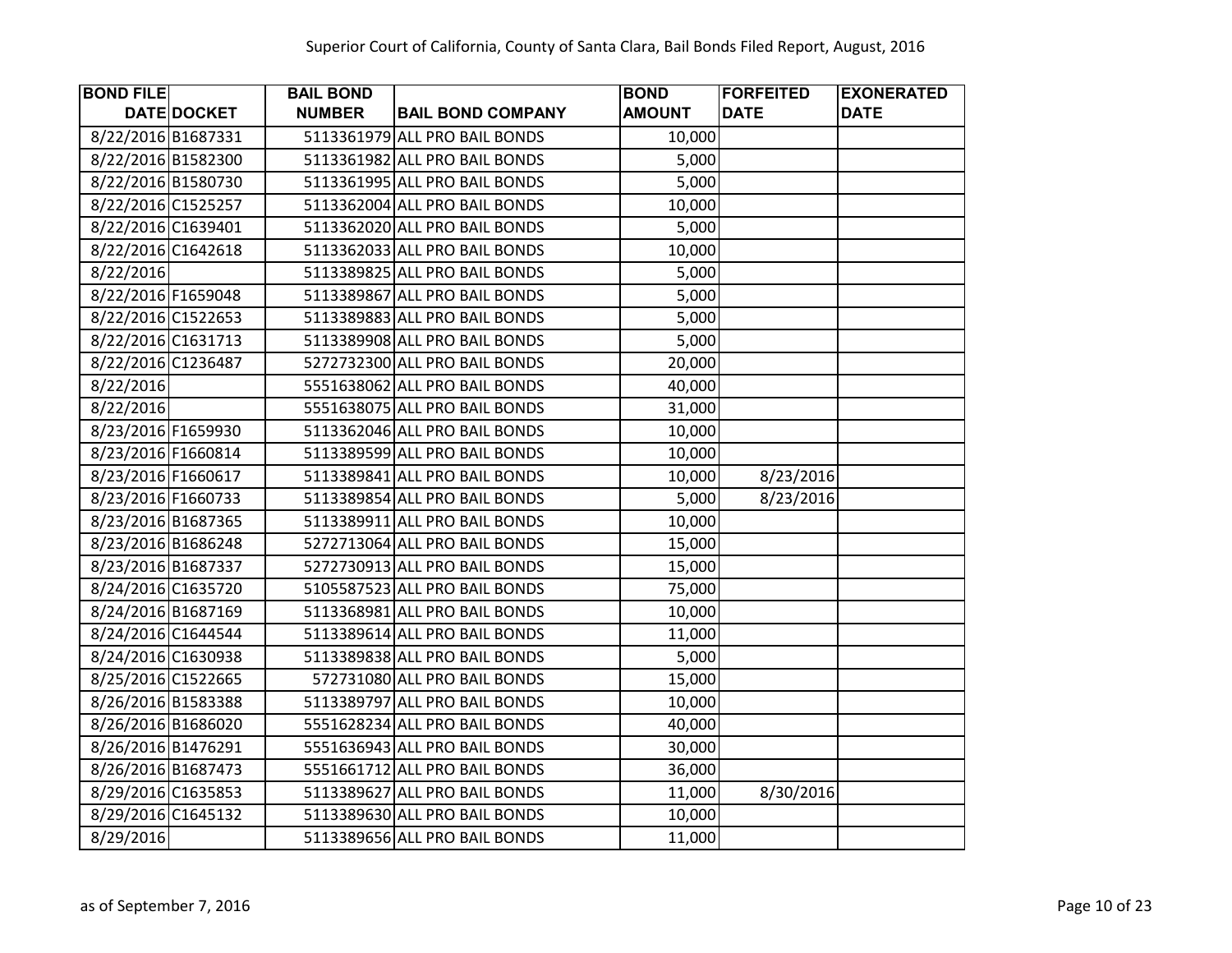| <b>BOND FILE</b>   |                    | <b>BAIL BOND</b> |                               | <b>BOND</b>   | <b>FORFEITED</b> | <b>EXONERATED</b> |
|--------------------|--------------------|------------------|-------------------------------|---------------|------------------|-------------------|
|                    | <b>DATE DOCKET</b> | <b>NUMBER</b>    | <b>BAIL BOND COMPANY</b>      | <b>AMOUNT</b> | <b>DATE</b>      | <b>DATE</b>       |
| 8/29/2016          |                    |                  | 5272749421 ALL PRO BAIL BONDS | 25,000        |                  |                   |
| 8/29/2016          |                    |                  | 5272749447 ALL PRO BAIL BONDS | 17,000        |                  |                   |
| 8/29/2016          |                    |                  | 5272762554 ALL PRO BAIL BONDS | 25,000        |                  |                   |
| 8/30/2016 C1639168 |                    |                  | 5113389601 ALL PRO BAIL BONDS | 10,000        |                  |                   |
| 8/30/2016 F1660799 |                    |                  | 5113389643 ALL PRO BAIL BONDS | 5,000         |                  |                   |
| 8/30/2016 C1642819 |                    |                  | 5113389809 ALL PRO BAIL BONDS | 5,000         |                  |                   |
| 8/30/2016 B1685555 |                    |                  | 5113389812 ALL PRO BAIL BONDS | 10,000        |                  |                   |
| 8/30/2016 C1641896 |                    |                  | 5113398797 ALL PRO BAIL BONDS | 5,000         |                  |                   |
| 8/30/2016 B1686730 |                    |                  | 5272749434 ALL PRO BAIL BONDS | 20,000        |                  |                   |
| 8/30/2016 B1687094 |                    |                  | 5551534627 ALL PRO BAIL BONDS | 30,000        |                  |                   |
| 8/30/2016          |                    |                  | 5551644991 ALL PRO BAIL BONDS | 51,000        |                  |                   |
| 8/31/2016 F1660109 |                    |                  | 5113399398 ALL PRO BAIL BONDS | 5,000         |                  |                   |
| 8/31/2016          |                    |                  | 5272749690 ALL PRO BAIL BONDS | 20,000        |                  |                   |
| 8/31/2016          |                    |                  | 5272749715 ALL PRO BAIL BONDS | 25,000        |                  |                   |
| 8/16/2016 C1633781 |                    | IS50K121285      | <b>AMIGO BAIL BONDS</b>       | 5,000         |                  |                   |
| 8/17/2016 C1515733 |                    | IS30K195753      | <b>AMIGO BAIL BONDS</b>       | 5,000         |                  |                   |
| 8/19/2016          |                    | IS50K121065      | AMIGO BAIL BONDS              | 10,000        |                  |                   |
| 8/30/2016 C1636225 |                    | BB5476897        | AT LAST BAIL BONDS            | 5,000         |                  |                   |
| 8/1/2016           |                    | T1050573442      | <b>BAD BOYS BAIL BONDS</b>    | 10,000        |                  |                   |
|                    | 8/1/2016 B1580100  | T1050573766      | <b>BAD BOYS BAIL BONDS</b>    | 6,000         |                  |                   |
|                    | 8/1/2016 B1684820  | T25050573815     | <b>BAD BOYS BAIL BONDS</b>    | 250,000       |                  | 8/18/2016         |
| 8/1/2016           |                    | T5050571515      | <b>BAD BOYS BAIL BONDS</b>    | 40,000        |                  |                   |
| 8/1/2016           |                    | T5050573455      | <b>BAD BOYS BAIL BONDS</b>    | 15,000        |                  |                   |
|                    | 8/1/2016 B1687588  | T550569377       | <b>BAD BOYS BAIL BONDS</b>    | 5,000         |                  |                   |
| 8/1/2016           |                    | T550573751       | <b>BAD BOYS BAIL BONDS</b>    | 5,000         |                  |                   |
|                    | 8/2/2016 B1687100  | T1050572148      | <b>BAD BOYS BAIL BONDS</b>    | 5,000         |                  |                   |
| 8/2/2016           |                    | T1050573761      | <b>BAD BOYS BAIL BONDS</b>    | 10,000        |                  |                   |
| 8/2/2016           |                    | T2550571492      | <b>BAD BOYS BAIL BONDS</b>    | 15,000        |                  |                   |
| 8/2/2016           |                    | T2550573446      | <b>BAD BOYS BAIL BONDS</b>    | 25,000        |                  |                   |
|                    | 8/2/2016 B1687624  | T5050571520      | <b>BAD BOYS BAIL BONDS</b>    | 35,000        |                  |                   |
|                    | 8/9/2016 F1660280  | T1050571454      | <b>BAD BOYS BAIL BONDS</b>    | 10,000        |                  |                   |
|                    | 8/9/2016 F1660280  | T2550570956      | <b>BAD BOYS BAIL BONDS</b>    | 10,000        |                  |                   |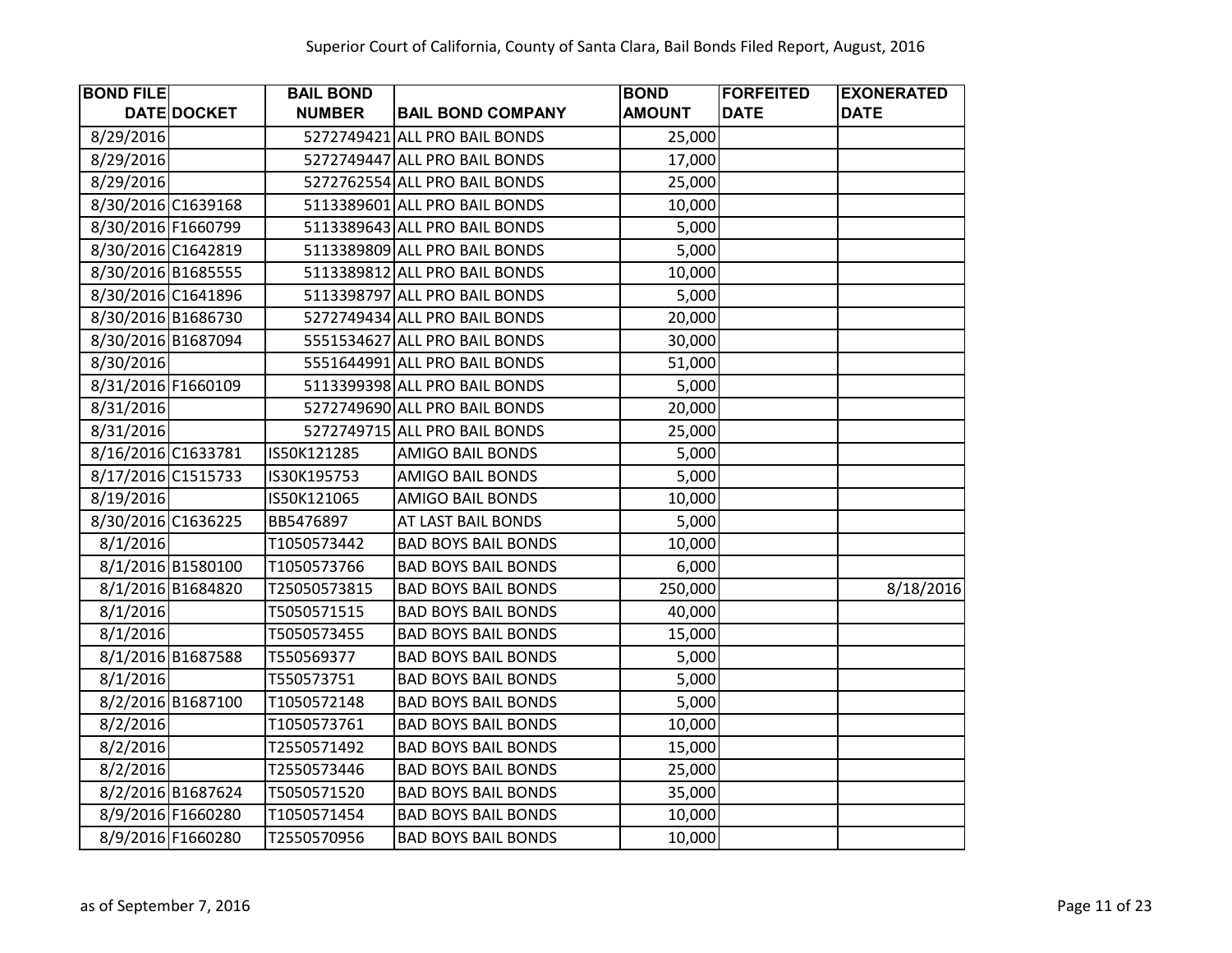| <b>BOND FILE</b>   |                    | <b>BAIL BOND</b> |                                | <b>BOND</b>   | <b>FORFEITED</b> | <b>EXONERATED</b> |
|--------------------|--------------------|------------------|--------------------------------|---------------|------------------|-------------------|
|                    | <b>DATE DOCKET</b> | <b>NUMBER</b>    | <b>BAIL BOND COMPANY</b>       | <b>AMOUNT</b> | <b>DATE</b>      | <b>DATE</b>       |
|                    | 8/9/2016 C1513039  | T2550571489      | <b>BAD BOYS BAIL BONDS</b>     | 25,000        |                  |                   |
|                    | 8/9/2016 F1660990  | T5050569413      | <b>BAD BOYS BAIL BONDS</b>     | 15,000        |                  |                   |
| 8/10/2016 C1517361 |                    |                  | 1050556184 BAD BOYS BAIL BONDS | 10,000        |                  |                   |
| 8/15/2016 C1638395 |                    | T20050574595     | <b>BAD BOYS BAIL BONDS</b>     | 110,000       |                  |                   |
| 8/15/2016          |                    | T25050574603     | <b>BAD BOYS BAIL BONDS</b>     | 101,000       |                  |                   |
| 8/15/2016 C1507971 |                    | T25050574604     | <b>BAD BOYS BAIL BONDS</b>     | 200,000       |                  |                   |
| 8/15/2016 C1628138 |                    | T2550571479      | <b>BAD BOYS BAIL BONDS</b>     | 10,000        |                  |                   |
| 8/15/2016 C1512924 |                    | T5050571227      | <b>BAD BOYS BAIL BONDS</b>     | 40,000        |                  |                   |
| 8/15/2016 C1642685 |                    | T5050571512      | <b>BAD BOYS BAIL BONDS</b>     | 50,000        |                  |                   |
| 8/15/2016          |                    | T5050573806      | <b>BAD BOYS BAIL BONDS</b>     | 41,000        |                  |                   |
| 8/15/2016          |                    | T7550570520      | <b>BAD BOYS BAIL BONDS</b>     | 61,000        |                  |                   |
| 8/15/2016          |                    | T7550570521      | <b>BAD BOYS BAIL BONDS</b>     | 60,000        |                  |                   |
| 8/16/2016 C1643691 |                    | T2550570959      | <b>BAD BOYS BAIL BONDS</b>     | 15,000        |                  |                   |
| 8/16/2016 C1633116 |                    | T5050571763      | <b>BAD BOYS BAIL BONDS</b>     | 35,000        |                  |                   |
| 8/17/2016 C1517417 |                    | T1050574397      | <b>BAD BOYS BAIL BONDS</b>     | 6,000         |                  |                   |
| 8/17/2016 C1643745 |                    | T1050574398      | <b>BAD BOYS BAIL BONDS</b>     | 10,000        |                  |                   |
| 8/17/2016 C1640544 |                    | T2550571484      | <b>BAD BOYS BAIL BONDS</b>     | 5,000         |                  |                   |
| 8/17/2016 C1634584 |                    | T5050570997      | <b>BAD BOYS BAIL BONDS</b>     | 35,000        |                  |                   |
| 8/17/2016 C1643853 |                    | T5050571511      | <b>BAD BOYS BAIL BONDS</b>     | 36,000        | 8/24/2016        |                   |
| 8/17/2016 C1641497 |                    | T550568803       | <b>BAD BOYS BAIL BONDS</b>     | 5,000         |                  |                   |
| 8/17/2016 C1634898 |                    | T550570910       | <b>BAD BOYS BAIL BONDS</b>     | 5,000         |                  |                   |
| 8/18/2016 C1641368 |                    | T1050571741      | <b>BAD BOYS BAIL BONDS</b>     | 10,000        |                  |                   |
| 8/18/2016 C1515369 |                    | T2550571490      | <b>BAD BOYS BAIL BONDS</b>     | 15,000        |                  |                   |
| 8/18/2016 C1642051 |                    | T50050575048     | <b>BAD BOYS BAIL BONDS</b>     | 250,000       |                  |                   |
| 8/18/2016 C1639683 |                    | T5050571517      | <b>BAD BOYS BAIL BONDS</b>     | 45,000        |                  |                   |
| 8/19/2016          |                    | T10050569540     | <b>BAD BOYS BAIL BONDS</b>     | 100,000       |                  |                   |
| 8/19/2016          |                    | T10050571539     | <b>BAD BOYS BAIL BONDS</b>     | 100,000       |                  |                   |
| 8/19/2016 B1687553 |                    | T2550571747      | <b>BAD BOYS BAIL BONDS</b>     | 20,000        |                  |                   |
| 8/19/2016          |                    | T2550573783      | <b>BAD BOYS BAIL BONDS</b>     | 25,000        |                  |                   |
| 8/19/2016          |                    | T5050569414      | <b>BAD BOYS BAIL BONDS</b>     | 25,000        |                  |                   |
| 8/19/2016          |                    | T5050573807      | <b>BAD BOYS BAIL BONDS</b>     | 10,000        |                  |                   |
| 8/19/2016          |                    | T7550575036      | <b>BAD BOYS BAIL BONDS</b>     | 51,000        |                  |                   |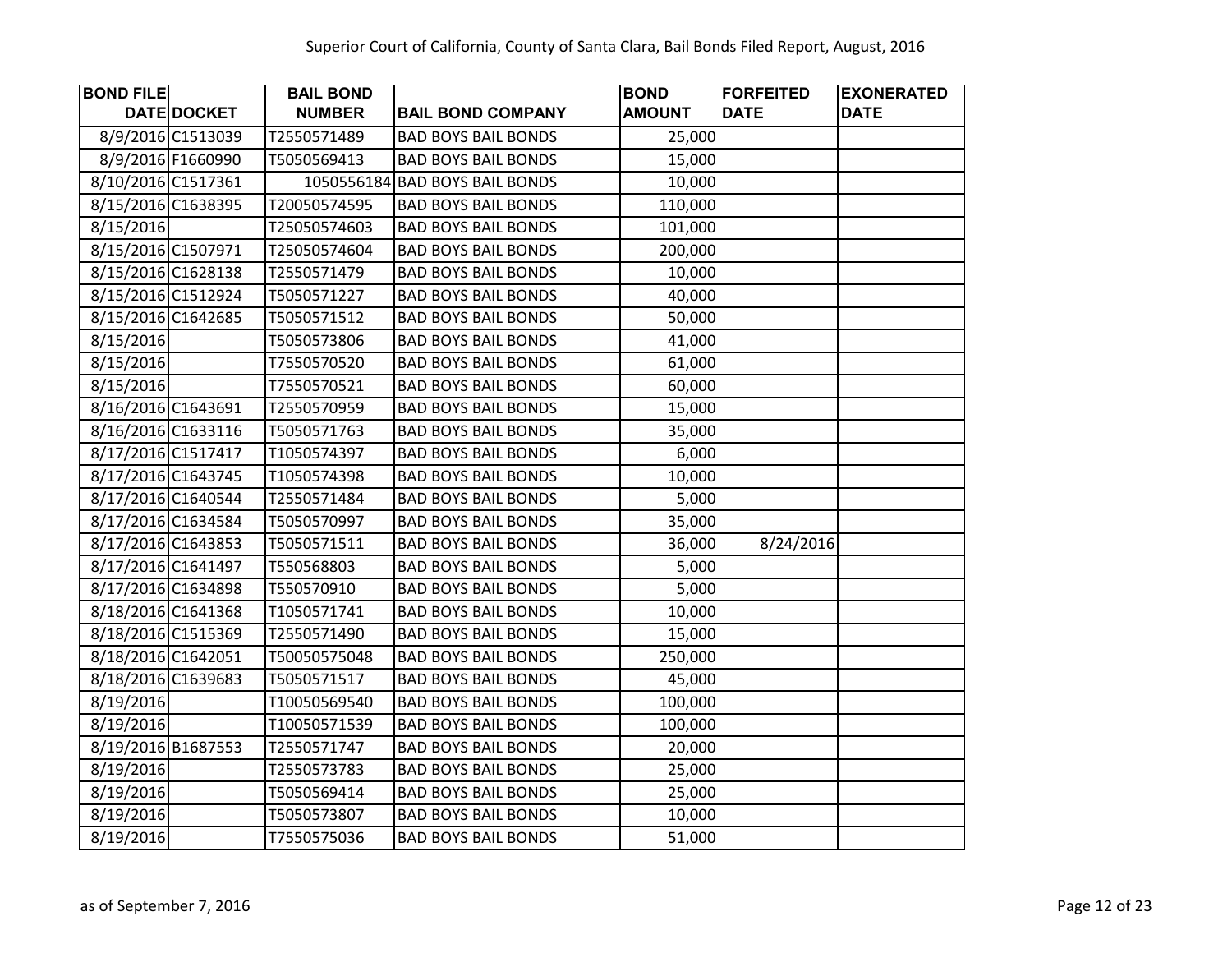| <b>BOND FILE</b>   |                    | <b>BAIL BOND</b> |                            | <b>BOND</b>   | <b>FORFEITED</b> | <b>EXONERATED</b> |
|--------------------|--------------------|------------------|----------------------------|---------------|------------------|-------------------|
|                    | <b>DATE DOCKET</b> | <b>NUMBER</b>    | <b>BAIL BOND COMPANY</b>   | <b>AMOUNT</b> | <b>DATE</b>      | <b>DATE</b>       |
| 8/22/2016 C1642684 |                    | T10050571538     | <b>BAD BOYS BAIL BONDS</b> | 100,000       |                  |                   |
| 8/22/2016 C1629770 |                    | T10050574434     | <b>BAD BOYS BAIL BONDS</b> | 80,000        | 8/22/2016        |                   |
| 8/22/2016 C1634558 |                    | T1050548690      | <b>BAD BOYS BAIL BONDS</b> | 10,000        |                  |                   |
| 8/22/2016 C1632631 |                    | T1050574753      | <b>BAD BOYS BAIL BONDS</b> | 5,000         |                  |                   |
| 8/22/2016 C1502088 |                    | T5050570996      | <b>BAD BOYS BAIL BONDS</b> | 50,000        |                  |                   |
| 8/22/2016          |                    | T5050574430      | <b>BAD BOYS BAIL BONDS</b> | 26,000        |                  |                   |
| 8/22/2016          |                    | T5050574431      | <b>BAD BOYS BAIL BONDS</b> | 45,000        |                  |                   |
| 8/22/2016 C1511062 |                    | T7550573456      | <b>BAD BOYS BAIL BONDS</b> | 55,000        |                  |                   |
| 8/23/2016 B1475859 |                    | T1050573758      | <b>BAD BOYS BAIL BONDS</b> | 10,000        |                  |                   |
| 8/23/2016          |                    | T5050574429      | <b>BAD BOYS BAIL BONDS</b> | 30,000        |                  |                   |
| 8/23/2016 C1640608 |                    | T550571189       | <b>BAD BOYS BAIL BONDS</b> | 5,000         |                  |                   |
| 8/24/2016 C1644941 |                    | T10050576918     | <b>BAD BOYS BAIL BONDS</b> | 100,000       |                  |                   |
| 8/24/2016 C1632485 |                    | T1050574400      | <b>BAD BOYS BAIL BONDS</b> | 5,000         |                  |                   |
| 8/24/2016 C1640532 |                    | T2550575010      | <b>BAD BOYS BAIL BONDS</b> | 25,000        |                  |                   |
| 8/24/2016 C1635919 |                    | T2550575013      | <b>BAD BOYS BAIL BONDS</b> | 15,000        |                  |                   |
| 8/24/2016 C1640929 |                    | T2550575014      | <b>BAD BOYS BAIL BONDS</b> | 20,000        |                  |                   |
| 8/24/2016 B1687134 |                    | T5050571225      | <b>BAD BOYS BAIL BONDS</b> | 30,000        |                  |                   |
| 8/24/2016 C1644766 |                    | T5050574789      | <b>BAD BOYS BAIL BONDS</b> | 35,000        |                  |                   |
| 8/24/2016 C1641925 |                    | T550574316       | <b>BAD BOYS BAIL BONDS</b> | 5,000         |                  |                   |
| 8/25/2016          |                    | T2550575012      | <b>BAD BOYS BAIL BONDS</b> | 25,000        |                  |                   |
| 8/25/2016 C1644542 |                    | T5050575031      | <b>BAD BOYS BAIL BONDS</b> | 50,000        |                  |                   |
| 8/25/2016 F1661360 |                    | T550571439       | <b>BAD BOYS BAIL BONDS</b> | 5,000         |                  |                   |
| 8/25/2016 F1661360 |                    | T550571440       | <b>BAD BOYS BAIL BONDS</b> | 5,000         |                  |                   |
| 8/26/2016 B1687093 |                    | T1050574748      | <b>BAD BOYS BAIL BONDS</b> | 5,000         |                  |                   |
| 8/26/2016          |                    | T1050574749      | <b>BAD BOYS BAIL BONDS</b> | 10,000        |                  |                   |
| 8/26/2016 B1582760 |                    | T2550571482      | <b>BAD BOYS BAIL BONDS</b> | 20,000        |                  |                   |
| 8/26/2016 F1658615 |                    | T2550575447      | <b>BAD BOYS BAIL BONDS</b> | 25,000        |                  |                   |
| 8/26/2016 B1687727 |                    | T2550575448      | <b>BAD BOYS BAIL BONDS</b> | 25,000        |                  |                   |
| 8/26/2016 C1639691 |                    | T550571438       | <b>BAD BOYS BAIL BONDS</b> | 5,000         |                  |                   |
| 8/29/2016 C1645421 |                    | T5050575032      | <b>BAD BOYS BAIL BONDS</b> | 50,000        |                  |                   |
| 8/29/2016          |                    | T550572133       | <b>BAD BOYS BAIL BONDS</b> | 5,000         |                  |                   |
| 8/29/2016          |                    | T7550576915      | <b>BAD BOYS BAIL BONDS</b> | 75,000        |                  |                   |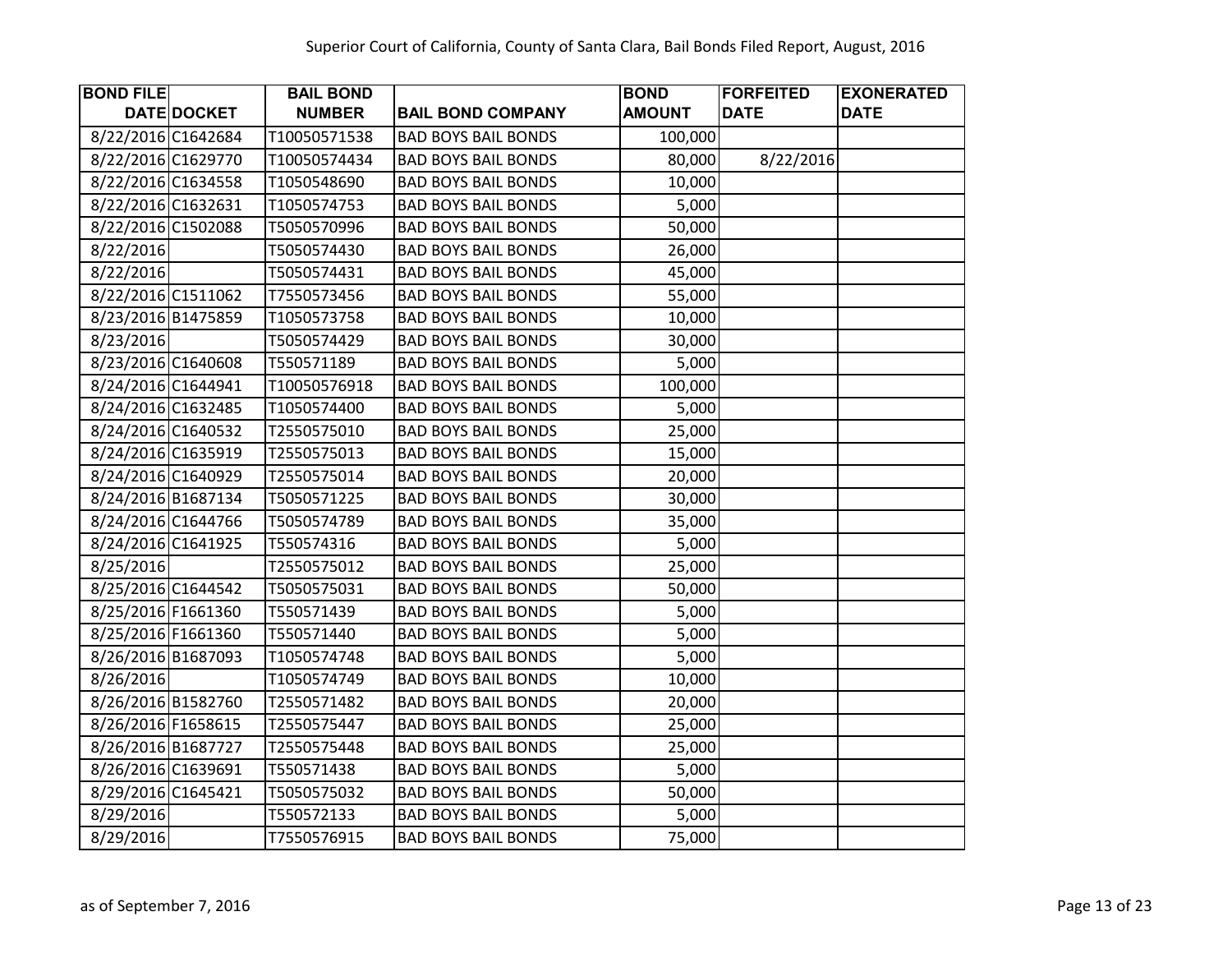| <b>BOND FILE</b>   |                    | <b>BAIL BOND</b> |                                   | <b>BOND</b>   | <b>FORFEITED</b> | <b>EXONERATED</b> |
|--------------------|--------------------|------------------|-----------------------------------|---------------|------------------|-------------------|
|                    | <b>DATE DOCKET</b> | <b>NUMBER</b>    | <b>BAIL BOND COMPANY</b>          | <b>AMOUNT</b> | <b>DATE</b>      | <b>DATE</b>       |
| 8/30/2016 C1630086 |                    | T1050574750      | <b>BAD BOYS BAIL BONDS</b>        | 7,500         |                  |                   |
| 8/30/2016 C1491669 |                    | T1050574758      | <b>BAD BOYS BAIL BONDS</b>        | 10,000        |                  |                   |
| 8/30/2016 C1643159 |                    | T2550575015      | <b>BAD BOYS BAIL BONDS</b>        | 25,000        |                  |                   |
| 8/30/2016 C1644797 |                    | T550570913       | <b>BAD BOYS BAIL BONDS</b>        | 5,000         |                  |                   |
| 8/18/2016 F1660734 |                    | S0602543923      | <b>BAIL BONDS MADE EASY</b>       | 5,000         |                  |                   |
| 8/24/2016 C1631849 |                    | S2602495841      | <b>BAIL BONDS MADE EASY</b>       | 10,000        |                  |                   |
|                    | 8/1/2016 C1638682  | AS100140555      | <b>BAIL HOTLINE BAIL BONDS</b>    | 56,000        |                  |                   |
|                    | 8/1/2016 C1632499  | AS100140974      | <b>BAIL HOTLINE BAIL BONDS</b>    | 75,000        |                  |                   |
|                    | 8/1/2016 C1643305  | AS100140975      | <b>BAIL HOTLINE BAIL BONDS</b>    | 51,000        |                  |                   |
|                    | 8/1/2016 B1687274  | AS15462168       | <b>BAIL HOTLINE BAIL BONDS</b>    | 10,000        |                  |                   |
|                    | 8/1/2016 B1579541  | AS15462619       | <b>BAIL HOTLINE BAIL BONDS</b>    | 15,000        |                  |                   |
|                    | 8/1/2016 C1641729  | AS15463654       | <b>BAIL HOTLINE BAIL BONDS</b>    | 10,000        |                  |                   |
| 8/1/2016           |                    | AS25258910       | <b>BAIL HOTLINE BAIL BONDS</b>    | 10,000        |                  |                   |
|                    | 8/1/2016 B1687138  | AS25258911       | <b>BAIL HOTLINE BAIL BONDS</b>    | 10,000        |                  |                   |
|                    | 8/1/2016 C1638820  | AS25258912       | <b>BAIL HOTLINE BAIL BONDS</b>    | 20,000        |                  |                   |
|                    | 8/1/2016 C1635303  | AS25261480       | <b>BAIL HOTLINE BAIL BONDS</b>    | 5,000         |                  |                   |
|                    | 8/1/2016 C1643305  | AS50192740       | <b>BAIL HOTLINE BAIL BONDS</b>    | 26,000        |                  |                   |
|                    | 8/2/2016 C1638202  | AS50192738       | <b>BAIL HOTLINE BAIL BONDS</b>    | 50,000        |                  |                   |
|                    | 8/2/2016 F1558245  | FCS101666535     | <b>BAIL HOTLINE BAIL BONDS</b>    | 5,000         |                  |                   |
|                    | 8/8/2016 F1554834  | AS15465153       | <b>BAIL HOTLINE BAIL BONDS</b>    | 2,500         |                  |                   |
|                    | 8/8/2016 F1658837  | AS15465156       | <b>BAIL HOTLINE BAIL BONDS</b>    | 2,500         |                  |                   |
|                    | 8/8/2016 F1558364  | AS50191897       | <b>BAIL HOTLINE BAIL BONDS</b>    | 2,500         |                  |                   |
|                    | 8/8/2016 F1555237  | AS51107949       | <b>BAIL HOTLINE BAIL BONDS</b>    | 5,000         |                  | 8/26/2016         |
|                    | 8/8/2016 C1636543  | AS51107950       | <b>BAIL HOTLINE BAIL BONDS</b>    | 5,000         |                  |                   |
|                    | 8/8/2016 F1659808  | AS51107951       | <b>BAIL HOTLINE BAIL BONDS</b>    | 5,000         |                  |                   |
|                    | 8/8/2016 F1556330  | AS51112391       | <b>BAIL HOTLINE BAIL BONDS</b>    | 5,000         |                  |                   |
|                    | 8/9/2016 C1640564  |                  | 118190 BAIL HOTLINE BAIL BONDS    | 200,000       |                  |                   |
|                    | 8/9/2016 C1643858  |                  | 25258744 BAIL HOTLINE BAIL BONDS  | 20,000        |                  |                   |
|                    | 8/9/2016 C1642728  |                  | 150100096 BAIL HOTLINE BAIL BONDS | 110,000       |                  |                   |
| 8/9/2016           |                    | AS100141619      | <b>BAIL HOTLINE BAIL BONDS</b>    | 75,000        |                  |                   |
| 8/10/2016 C1634028 |                    |                  | 100140980 BAIL HOTLINE BAIL BONDS | 56,000        |                  |                   |
| 8/10/2016 F1555885 |                    | AS100140556      | <b>BAIL HOTLINE BAIL BONDS</b>    | 75,000        |                  |                   |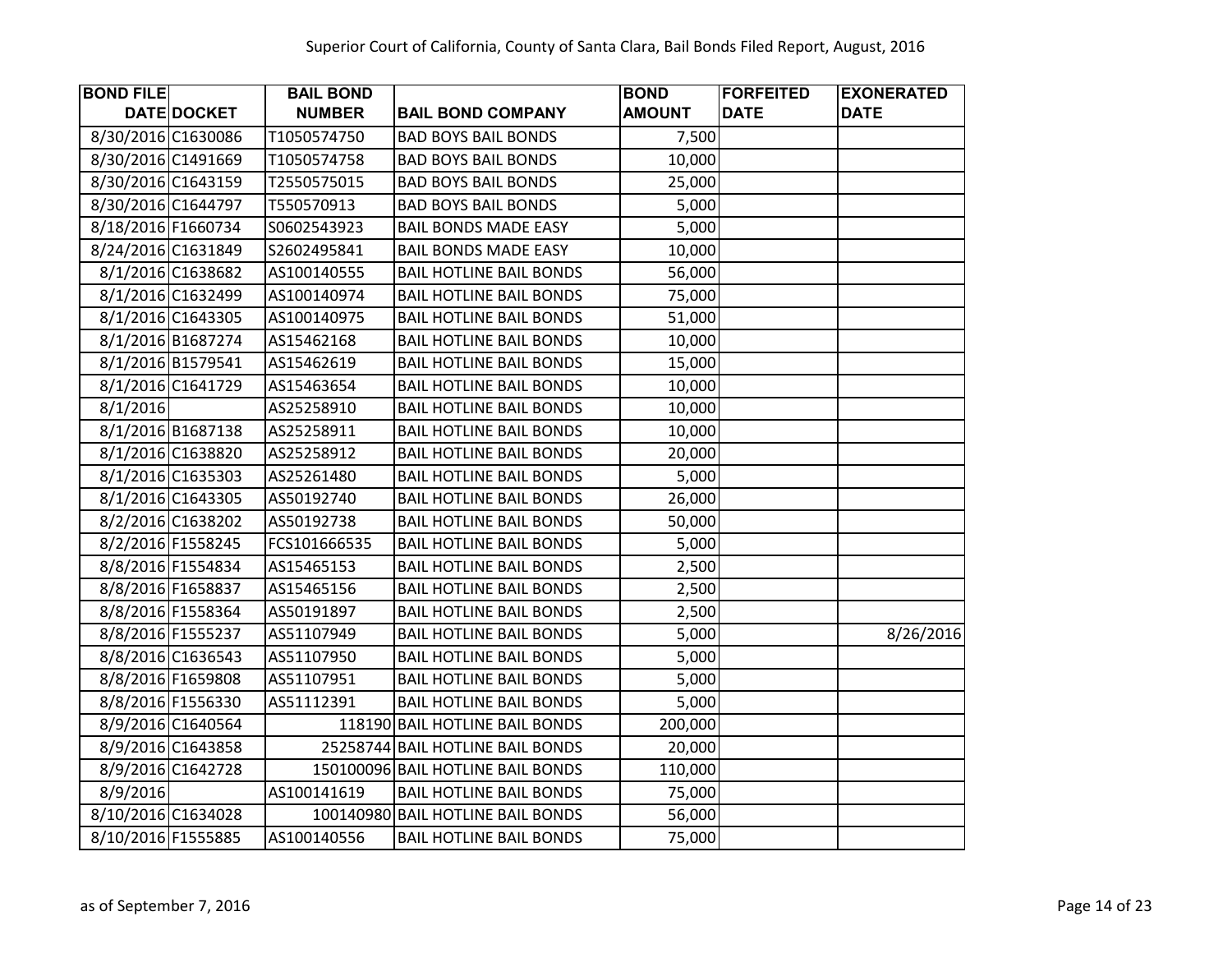| <b>BOND FILE</b>   |                    | <b>BAIL BOND</b> |                                | <b>BOND</b>   | <b>FORFEITED</b> | <b>EXONERATED</b> |
|--------------------|--------------------|------------------|--------------------------------|---------------|------------------|-------------------|
|                    | <b>DATE DOCKET</b> | <b>NUMBER</b>    | <b>BAIL BOND COMPANY</b>       | <b>AMOUNT</b> | <b>DATE</b>      | <b>DATE</b>       |
| 8/10/2016 C1643019 |                    | AS118211         | <b>BAIL HOTLINE BAIL BONDS</b> | 71,000        | 8/11/2016        | 8/24/2016         |
| 8/10/2016 C1643858 |                    | AS25258744       | <b>BAIL HOTLINE BAIL BONDS</b> | 20,000        |                  |                   |
| 8/10/2016 C1643336 |                    | AS50191896       | <b>BAIL HOTLINE BAIL BONDS</b> | 50,000        |                  |                   |
| 8/10/2016 C1643033 |                    | AS50195130       | <b>BAIL HOTLINE BAIL BONDS</b> | 30,000        | 8/11/2016        | 8/24/2016         |
| 8/12/2016 C1637382 |                    | 118222           | <b>BAIL HOTLINE BAIL BONDS</b> | 150,000       |                  |                   |
| 8/15/2016 C1356423 |                    | AS100140978      | <b>BAIL HOTLINE BAIL BONDS</b> | 100,000       |                  |                   |
| 8/15/2016          |                    | AS100140979      | <b>BAIL HOTLINE BAIL BONDS</b> | 100,000       |                  |                   |
| 8/15/2016 C1634002 |                    | AS100141623      | <b>BAIL HOTLINE BAIL BONDS</b> | 50,000        |                  |                   |
| 8/15/2016 C1641186 |                    | AS15462169       | <b>BAIL HOTLINE BAIL BONDS</b> | 6,000         |                  |                   |
| 8/15/2016 C1495300 |                    | AS25258913       | <b>BAIL HOTLINE BAIL BONDS</b> | 25,000        |                  |                   |
| 8/15/2016          |                    | AS25262712       | <b>BAIL HOTLINE BAIL BONDS</b> | 25,000        |                  |                   |
| 8/15/2016 C1510978 |                    | AS50191892       | <b>BAIL HOTLINE BAIL BONDS</b> | 35,000        |                  |                   |
| 8/15/2016          |                    | AS50192739       | <b>BAIL HOTLINE BAIL BONDS</b> | 30,000        |                  |                   |
| 8/16/2016 B1683867 |                    | AS250100006      | <b>BAIL HOTLINE BAIL BONDS</b> | 200,000       |                  | 8/25/2016         |
| 8/16/2016          |                    | AS51107948       | <b>BAIL HOTLINE BAIL BONDS</b> | 5,000         |                  |                   |
| 8/17/2016 C1506116 |                    | AS100141620      | <b>BAIL HOTLINE BAIL BONDS</b> | 100,000       |                  |                   |
| 8/17/2016 C1527095 |                    | AS15463630       | <b>BAIL HOTLINE BAIL BONDS</b> | 6,000         |                  |                   |
| 8/17/2016 C1639876 |                    | AS25261021       | <b>BAIL HOTLINE BAIL BONDS</b> | 25,000        |                  |                   |
| 8/17/2016 C1643359 |                    | AS50191891       | <b>BAIL HOTLINE BAIL BONDS</b> | 35,000        |                  |                   |
| 8/17/2016 C1635656 |                    | AS50191894       | <b>BAIL HOTLINE BAIL BONDS</b> | 50,000        |                  |                   |
| 8/17/2016 C1641320 |                    | AS51123612       | <b>BAIL HOTLINE BAIL BONDS</b> | 5,000         |                  |                   |
| 8/17/2016 C1638646 |                    | FCS101650426     | <b>BAIL HOTLINE BAIL BONDS</b> | 10,000        | 9/1/2016         |                   |
| 8/17/2016 CC942915 |                    | FCS501631538     | <b>BAIL HOTLINE BAIL BONDS</b> | 25,000        |                  |                   |
| 8/18/2016 C1641844 |                    | AS100141622      | <b>BAIL HOTLINE BAIL BONDS</b> | 100,000       |                  |                   |
| 8/18/2016 C1641346 |                    | AS15462182       | <b>BAIL HOTLINE BAIL BONDS</b> | 5,000         |                  |                   |
| 8/18/2016 C1400631 |                    | AS15463652       | <b>BAIL HOTLINE BAIL BONDS</b> | 10,000        |                  |                   |
| 8/18/2016 C1525047 |                    | AS15463653       | <b>BAIL HOTLINE BAIL BONDS</b> | 10,000        |                  |                   |
| 8/18/2016          |                    | AS25258747       | <b>BAIL HOTLINE BAIL BONDS</b> | 25,000        |                  |                   |
| 8/18/2016 B1579087 |                    | AS25261481       | <b>BAIL HOTLINE BAIL BONDS</b> | 20,000        |                  |                   |
| 8/18/2016 CC947257 |                    | AS50193875       | <b>BAIL HOTLINE BAIL BONDS</b> | 50,000        |                  |                   |
| 8/19/2016          |                    | AS15462184       | <b>BAIL HOTLINE BAIL BONDS</b> | 7,000         |                  |                   |
| 8/19/2016          |                    | AS25258746       | <b>BAIL HOTLINE BAIL BONDS</b> | 25,000        |                  |                   |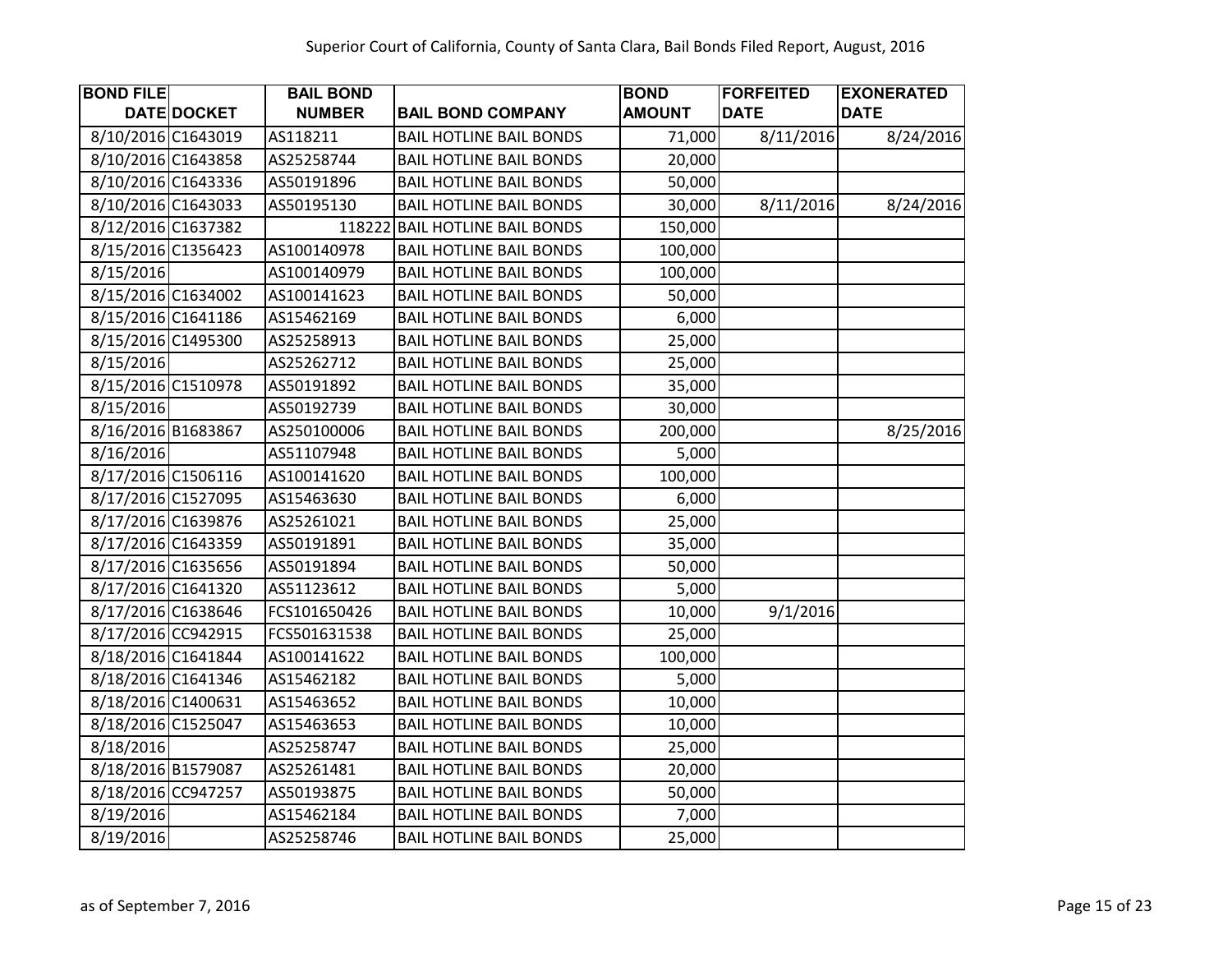| <b>BOND FILE</b>   | <b>BAIL BOND</b> |                                | <b>BOND</b>   | <b>FORFEITED</b> | <b>EXONERATED</b> |
|--------------------|------------------|--------------------------------|---------------|------------------|-------------------|
| DATE DOCKET        | <b>NUMBER</b>    | <b>BAIL BOND COMPANY</b>       | <b>AMOUNT</b> | <b>DATE</b>      | <b>DATE</b>       |
| 8/19/2016 C1487428 | AS25258749       | <b>BAIL HOTLINE BAIL BONDS</b> | 15,000        | 8/30/2016        |                   |
| 8/19/2016 C1514253 | AS25258750       | <b>BAIL HOTLINE BAIL BONDS</b> | 15,000        | 8/30/2016        |                   |
| 8/19/2016          | AS25258914       | <b>BAIL HOTLINE BAIL BONDS</b> | 25,000        |                  |                   |
| 8/19/2016          | AS25262711       | <b>BAIL HOTLINE BAIL BONDS</b> | 10,000        |                  |                   |
| 8/19/2016 B1687465 | AS50191893       | <b>BAIL HOTLINE BAIL BONDS</b> | 45,000        |                  |                   |
| 8/19/2016          | AS50193872       | <b>BAIL HOTLINE BAIL BONDS</b> | 50,000        |                  |                   |
| 8/22/2016 C1632260 | AS100142152      | <b>BAIL HOTLINE BAIL BONDS</b> | 75,000        |                  |                   |
| 8/22/2016 C1517152 | AS100142208      | <b>BAIL HOTLINE BAIL BONDS</b> | 65,000        |                  |                   |
| 8/22/2016 C1511408 | AS15462187       | <b>BAIL HOTLINE BAIL BONDS</b> | 10,000        |                  |                   |
| 8/22/2016          | AS15462190       | <b>BAIL HOTLINE BAIL BONDS</b> | 13,000        |                  |                   |
| 8/22/2016 B1686566 | AS25258748       | <b>BAIL HOTLINE BAIL BONDS</b> | 25,000        |                  |                   |
| 8/22/2016 B1687660 | AS25258751       | <b>BAIL HOTLINE BAIL BONDS</b> | 10,000        |                  |                   |
| 8/22/2016 C1638599 | AS25258753       | <b>BAIL HOTLINE BAIL BONDS</b> | 20,000        |                  |                   |
| 8/22/2016 C1640550 | AS25258909       | <b>BAIL HOTLINE BAIL BONDS</b> | 25,000        |                  |                   |
| 8/22/2016          | AS25259627       | <b>BAIL HOTLINE BAIL BONDS</b> | 25,000        |                  |                   |
| 8/22/2016 C1371227 | AS50191895       | <b>BAIL HOTLINE BAIL BONDS</b> | 50,000        |                  |                   |
| 8/22/2016 C1643070 | AS50194797       | <b>BAIL HOTLINE BAIL BONDS</b> | 35,000        |                  |                   |
| 8/23/2016          | AS15462188       | <b>BAIL HOTLINE BAIL BONDS</b> | 10,000        |                  |                   |
| 8/23/2016 C1643965 | AS15465149       | <b>BAIL HOTLINE BAIL BONDS</b> | 10,000        |                  |                   |
| 8/23/2016          | AS50193868       | <b>BAIL HOTLINE BAIL BONDS</b> | 50,000        |                  |                   |
| 8/23/2016 B1684712 | AS51123611       | <b>BAIL HOTLINE BAIL BONDS</b> | 2,000         |                  |                   |
| 8/24/2016 C1636372 | AS100141729      | <b>BAIL HOTLINE BAIL BONDS</b> | 85,000        |                  |                   |
| 8/24/2016 C1643337 | AS100141730      | <b>BAIL HOTLINE BAIL BONDS</b> | 60,000        |                  |                   |
| 8/24/2016 B1686315 | AS100142151      | <b>BAIL HOTLINE BAIL BONDS</b> | 60,000        |                  |                   |
| 8/24/2016 B1685655 | AS25258568       | <b>BAIL HOTLINE BAIL BONDS</b> | 20,000        |                  |                   |
| 8/24/2016 C1247206 | FCS101668004     | <b>BAIL HOTLINE BAIL BONDS</b> | 10,000        |                  |                   |
| 8/25/2016          | AS100141728      | <b>BAIL HOTLINE BAIL BONDS</b> | 10,000        |                  |                   |
| 8/25/2016 F1660188 | AS100141731      | <b>BAIL HOTLINE BAIL BONDS</b> | 85,000        |                  |                   |
| 8/25/2016          | AS15462186       | <b>BAIL HOTLINE BAIL BONDS</b> | 11,000        |                  |                   |
| 8/25/2016          | AS15465150       | <b>BAIL HOTLINE BAIL BONDS</b> | 15,000        |                  |                   |
| 8/25/2016 F1658961 | AS25261483       | <b>BAIL HOTLINE BAIL BONDS</b> | 20,000        |                  |                   |
| 8/26/2016          | AS100140551      | <b>BAIL HOTLINE BAIL BONDS</b> | 60,000        |                  |                   |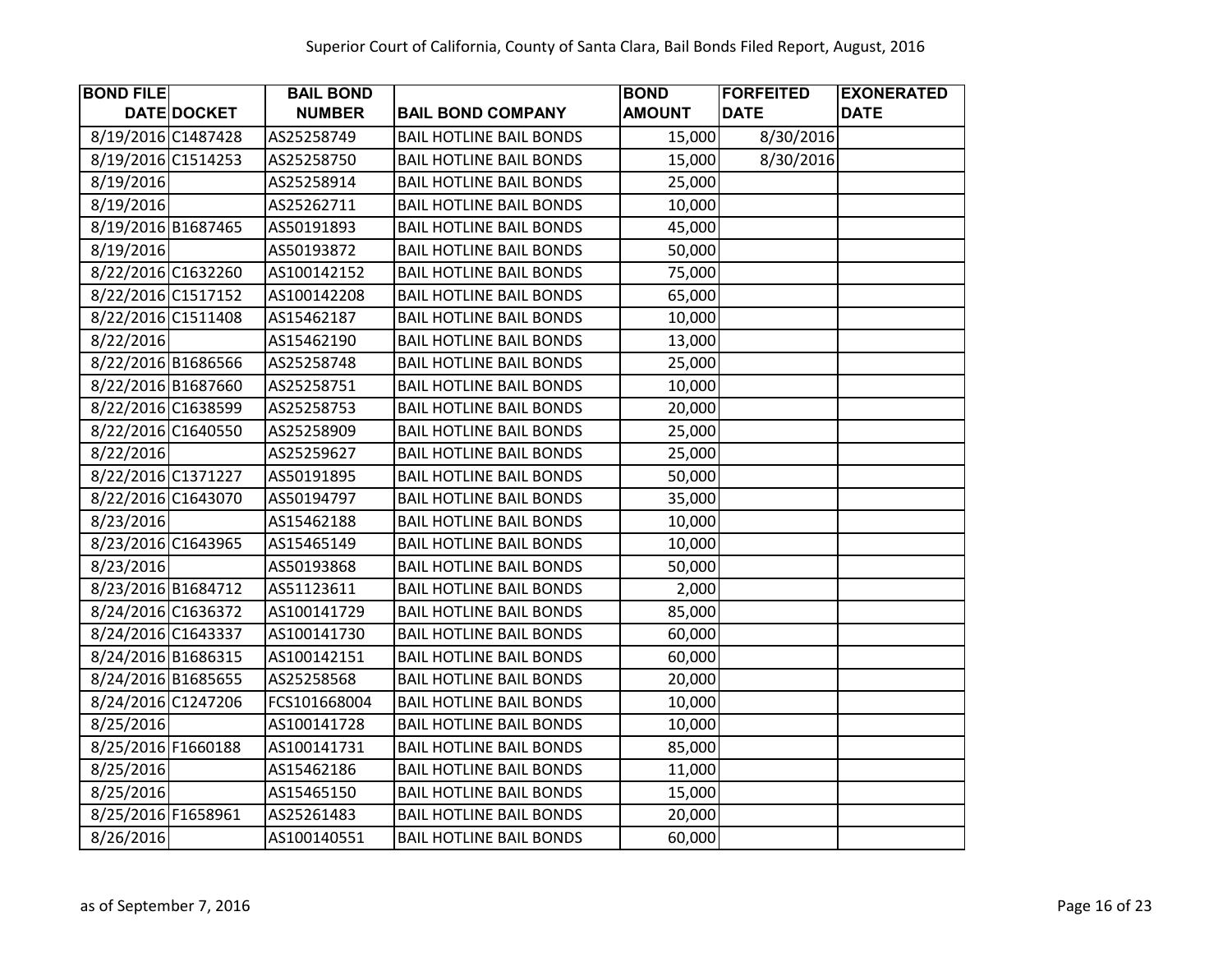| <b>BOND FILE</b>   |                    | <b>BAIL BOND</b>   |                                 | <b>BOND</b>   | <b>FORFEITED</b> | <b>EXONERATED</b> |
|--------------------|--------------------|--------------------|---------------------------------|---------------|------------------|-------------------|
|                    | <b>DATE DOCKET</b> | <b>NUMBER</b>      | <b>BAIL BOND COMPANY</b>        | <b>AMOUNT</b> | <b>DATE</b>      | <b>DATE</b>       |
| 8/26/2016          |                    | 215054 AS100141621 | <b>BAIL HOTLINE BAIL BONDS</b>  | 50,000        |                  |                   |
| 8/26/2016 C1641106 |                    | AS15462183         | <b>BAIL HOTLINE BAIL BONDS</b>  | 15,000        |                  |                   |
| 8/26/2016          |                    | AS25258745         | <b>BAIL HOTLINE BAIL BONDS</b>  | 25,000        |                  |                   |
| 8/26/2016 B1687680 |                    | AS25262710         | <b>BAIL HOTLINE BAIL BONDS</b>  | 21,000        |                  |                   |
| 8/26/2016 B1686534 |                    | AS50191408         | <b>BAIL HOTLINE BAIL BONDS</b>  | 35,000        |                  |                   |
| 8/26/2016 B1687654 |                    | AS50192737         | <b>BAIL HOTLINE BAIL BONDS</b>  | 25,000        |                  |                   |
| 8/26/2016 B1583172 |                    | AS50194197         | <b>BAIL HOTLINE BAIL BONDS</b>  | 40,000        |                  |                   |
| 8/26/2016          |                    | AS50194799         | <b>BAIL HOTLINE BAIL BONDS</b>  | 50,000        |                  |                   |
| 8/29/2016          |                    | AS15465158         | <b>BAIL HOTLINE BAIL BONDS</b>  | 10,000        |                  |                   |
| 8/29/2016          |                    | AS50194806         | <b>BAIL HOTLINE BAIL BONDS</b>  | 25,000        |                  |                   |
| 8/29/2016          |                    | AS50195249         | <b>BAIL HOTLINE BAIL BONDS</b>  | 50,000        |                  |                   |
| 8/29/2016 C1644473 |                    | AS51123617         | <b>BAIL HOTLINE BAIL BONDS</b>  | 5,000         |                  |                   |
| 8/30/2016 C1637900 |                    | AS118137           | <b>BAIL HOTLINE BAIL BONDS</b>  | 105,000       |                  |                   |
| 8/30/2016 C1643115 |                    | AS15465152         | <b>BAIL HOTLINE BAIL BONDS</b>  | 5,000         |                  |                   |
| 8/30/2016 C1642676 |                    | AS51123631         | <b>BAIL HOTLINE BAIL BONDS</b>  | 5,000         |                  |                   |
| 8/30/2016 C1644319 |                    | AS51123632         | <b>BAIL HOTLINE BAIL BONDS</b>  | 3,000         |                  |                   |
| 8/31/2016          |                    | AS100142209        | <b>BAIL HOTLINE BAIL BONDS</b>  | 75,000        |                  |                   |
| 8/31/2016 F1661356 |                    | AS15462189         | <b>BAIL HOTLINE BAIL BONDS</b>  | 10,000        |                  |                   |
| 8/17/2016 C1643945 |                    |                    | 5802953869 BAILSMART BAIL BONDS | 5,000         |                  |                   |
| 8/19/2016          |                    |                    | 5113240490 BAILSMART BAIL BONDS | 10,000        |                  |                   |
| 8/24/2016 C1635707 |                    |                    | 5113213218 BAILSMART BAIL BONDS | 10,000        |                  |                   |
| 8/29/2016 C1645424 |                    |                    | 5113213234 BAILSMART BAIL BONDS | 5,000         | 8/29/2016        |                   |
| 8/29/2016 C1637465 |                    |                    | 5272752924 BAILSMART BAIL BONDS | 25,000        | 8/29/2016        |                   |
| 8/1/2016           |                    |                    | 5551552023 BODYGUARD BAIL BONDS | 10,000        |                  |                   |
| 8/15/2016          |                    |                    | 5105567529 BODYGUARD BAIL BONDS | 47,000        |                  |                   |
| 8/19/2016          |                    |                    | 5551668063 BODYGUARD BAIL BONDS | 40,000        |                  |                   |
| 8/26/2016          |                    |                    | 5105567516 BODYGUARD BAIL BONDS | 25,000        |                  |                   |
| 8/26/2016 C1638443 |                    |                    | 5250041848 BODYGUARD BAIL BONDS | 225,000       |                  |                   |
| 8/31/2016          |                    |                    | 5272753695 BODYGUARD BAIL BONDS | 25,000        |                  |                   |
| 8/1/2016           |                    | 2016CC015804       | <b>DISCREET BAIL BONDS</b>      | 25,000        |                  |                   |
|                    | 8/1/2016 C1643324  | 2016EE004000       | <b>DISCREET BAIL BONDS</b>      | 75,000        |                  |                   |
| 8/15/2016 C1227562 |                    | 2016CC017295       | <b>DISCREET BAIL BONDS</b>      | 25,000        |                  |                   |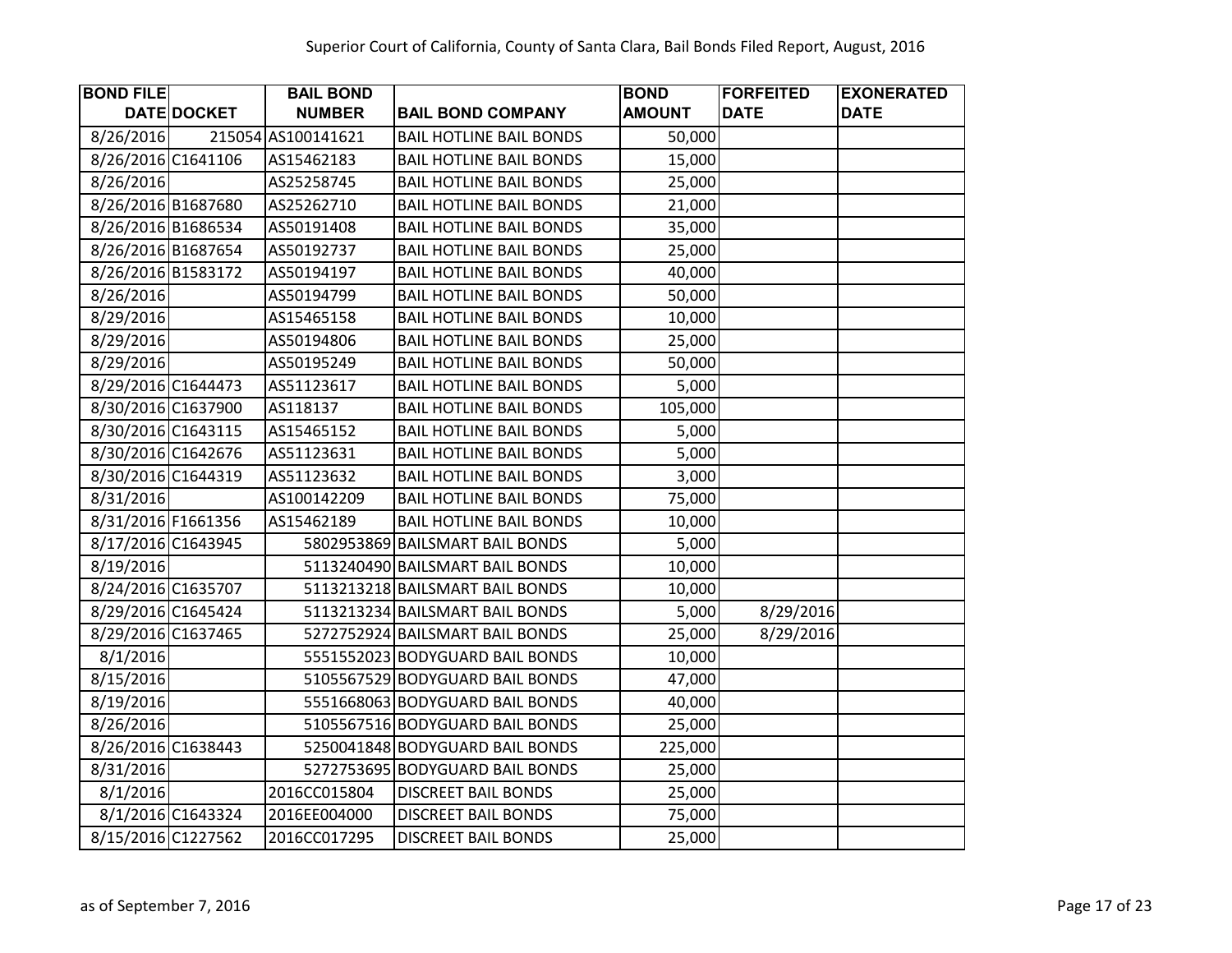| <b>BOND FILE</b>   | <b>BAIL BOND</b> |                                  | <b>BOND</b>   | <b>FORFEITED</b> | <b>EXONERATED</b> |
|--------------------|------------------|----------------------------------|---------------|------------------|-------------------|
| <b>DATE DOCKET</b> | <b>NUMBER</b>    | <b>BAIL BOND COMPANY</b>         | <b>AMOUNT</b> | <b>DATE</b>      | <b>DATE</b>       |
| 8/19/2016          | 2016BB021934     | <b>DISCREET BAIL BONDS</b>       | 10,000        |                  |                   |
| 8/19/2016          | 2016DD011307     | <b>DISCREET BAIL BONDS</b>       | 26,000        |                  |                   |
| 8/26/2016          | 2016CC016757     | <b>DISCREET BAIL BONDS</b>       | 25,000        |                  |                   |
| 8/30/2016 C1638742 | 2016AA016628     | <b>DISCREET BAIL BONDS</b>       | 4,000         |                  |                   |
| 8/25/2016 C1644940 | AUL2106703       | <b>DRAGON BAIL BONDS</b>         | 50,000        |                  |                   |
| 8/25/2016 C1644940 | AUL2106705       | <b>DRAGON BAIL BONDS</b>         | 75,000        |                  |                   |
| 8/15/2016          | 2016CC013565     | ED MUMBERT BAIL BONDS            | 15,000        |                  |                   |
| 8/15/2016          | 2016CC013566     | ED MUMBERT BAIL BONDS            | 20,000        |                  |                   |
| 8/15/2016          | 2016CC013567     | ED MUMBERT BAIL BONDS            | 25,000        |                  |                   |
| 8/24/2016 C1641367 | 2016BB021312     | ED MUMBERT BAIL BONDS            | 10,000        |                  |                   |
| 8/1/2016 B1687663  |                  | 5551659609 EIGHT BALL BAIL BONDS | 40,000        |                  |                   |
| 8/4/2016 F1556486  |                  | 5802953463 EIGHT BALL BAIL BONDS | 5,000         |                  |                   |
| 8/12/2016 F1557616 |                  | 5802763941 EIGHT BALL BAIL BONDS | 5,000         |                  |                   |
| 8/5/2016 C1513203  | 2016BB021079     | <b>ESPINOZA BAIL BONDS</b>       | 10,000        |                  |                   |
| 8/15/2016          | 2016CC014777     | <b>ESPINOZA BAIL BONDS</b>       | 25,000        |                  |                   |
| 8/15/2016          | 2016CC014889     | <b>ESPINOZA BAIL BONDS</b>       | 25,000        |                  |                   |
| 8/19/2016          | 2016BB021078     | <b>ESPINOZA BAIL BONDS</b>       | 10,000        |                  |                   |
| 8/19/2016          | 2016CC014890     | <b>ESPINOZA BAIL BONDS</b>       | 25,000        |                  |                   |
| 8/24/2016 C1641548 | 2016AA050187     | <b>ESPINOZA BAIL BONDS</b>       | 5,000         |                  |                   |
| 8/26/2016          | 2016DD011484     | <b>ESPINOZA BAIL BONDS</b>       | 40,000        |                  |                   |
| 8/30/2016 C1643401 | 2016AA050172     | <b>ESPINOZA BAIL BONDS</b>       | 5,000         |                  |                   |
| 8/31/2016          | 2016CC014776     | <b>ESPINOZA BAIL BONDS</b>       | 25,000        |                  |                   |
| 8/5/2016 F1660593  | AS452248         | <b>GABRIEL IBARRA BAIL BONDS</b> | 10,000        |                  |                   |
| 8/22/2016 C1637515 | AS15458913       | <b>GABRIEL IBARRA BAIL BONDS</b> | 5,000         |                  |                   |
| 8/31/2016 F1660871 | AS15463852       | <b>GABRIEL IBARRA BAIL BONDS</b> | 6,000         |                  |                   |
| 8/1/2016           | T1550570571      | <b>GOLDEN STATE BAIL BONDS</b>   | 15,000        |                  |                   |
| 8/17/2016 C1641162 | T10050557217     | <b>GOLDEN STATE BAIL BONDS</b>   | 75,000        |                  |                   |
| 8/17/2016 C1629258 | T10050557218     | <b>GOLDEN STATE BAIL BONDS</b>   | 25,000        |                  |                   |
| 8/17/2016 C1636617 | T20050553001     | <b>GOLDEN STATE BAIL BONDS</b>   | 5,000         |                  |                   |
| 8/19/2016          | T15050557220     | <b>GOLDEN STATE BAIL BONDS</b>   | 70,000        |                  |                   |
| 8/22/2016          | T2550570574      | <b>GOLDEN STATE BAIL BONDS</b>   | 25,000        |                  |                   |
| 8/24/2016          | T2550570576      | <b>GOLDEN STATE BAIL BONDS</b>   | 25,000        |                  |                   |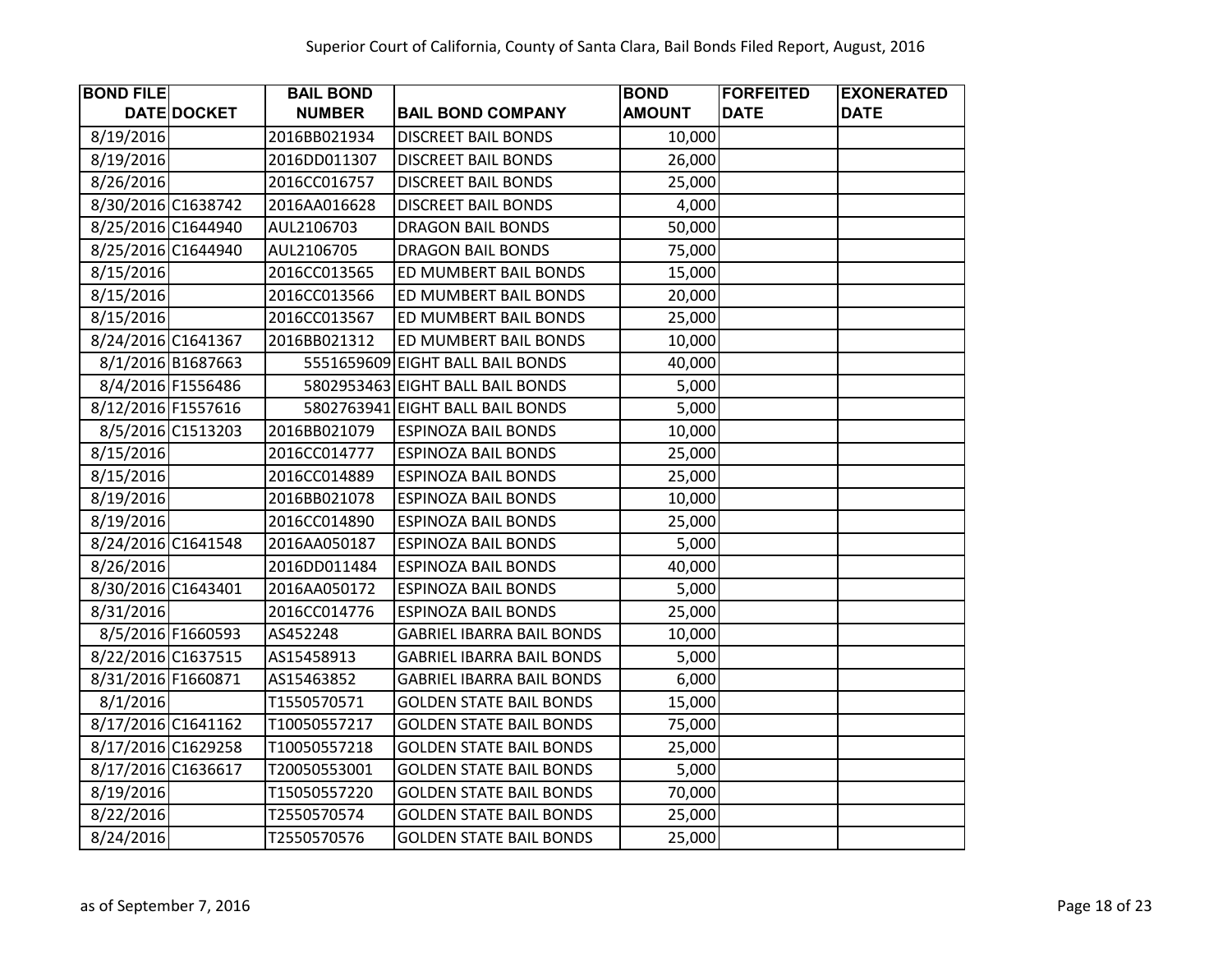| <b>BOND FILE</b>   | <b>BAIL BOND</b> |                                | <b>BOND</b>   | <b>FORFEITED</b> | <b>EXONERATED</b> |
|--------------------|------------------|--------------------------------|---------------|------------------|-------------------|
| DATE DOCKET        | <b>NUMBER</b>    | <b>BAIL BOND COMPANY</b>       | <b>AMOUNT</b> | <b>DATE</b>      | <b>DATE</b>       |
| 8/24/2016 C1523522 | T5050569436      | <b>GOLDEN STATE BAIL BONDS</b> | 35,000        |                  |                   |
| 8/24/2016 C1628943 | T550569424       | <b>GOLDEN STATE BAIL BONDS</b> | 3,000         |                  |                   |
| 8/26/2016          | T20050566207     | <b>GOLDEN STATE BAIL BONDS</b> | 174,000       |                  |                   |
| 8/29/2016          | T5050569435      | <b>GOLDEN STATE BAIL BONDS</b> | 15,000        |                  |                   |
| 8/29/2016          | T5050569438      | <b>GOLDEN STATE BAIL BONDS</b> | 35,000        |                  |                   |
| 8/29/2016          | T5050569439      | <b>GOLDEN STATE BAIL BONDS</b> | 25,000        |                  |                   |
| 8/29/2016 C1645138 | T5050570579      | <b>GOLDEN STATE BAIL BONDS</b> | 20,000        |                  |                   |
| 8/29/2016          | T5050570580      | <b>GOLDEN STATE BAIL BONDS</b> | 20,000        |                  |                   |
| 8/30/2016 C1515560 | T10050557216     | <b>GOLDEN STATE BAIL BONDS</b> | 60,000        |                  |                   |
| 8/30/2016 C1637691 | T2550570577      | <b>GOLDEN STATE BAIL BONDS</b> | 10,000        |                  |                   |
| 8/30/2016 B1685734 | T5050570581      | <b>GOLDEN STATE BAIL BONDS</b> | 25,000        |                  |                   |
| 8/17/2016 C1639208 |                  | 5105611208 JAG BAIL BONDS, INC | 100,000       |                  |                   |
| 8/17/2016 C1641697 |                  | 5802853914 JAG BAIL BONDS, INC | 5,000         |                  |                   |
| 8/19/2016          |                  | 5113375057 JAG BAIL BONDS, INC | 10,000        |                  |                   |
| 8/23/2016 B1687662 |                  | 5802919098 JAG BAIL BONDS, INC | 5,000         |                  |                   |
| 8/26/2016 C1074594 |                  | 5551641932 JAG BAIL BONDS, INC | 50,000        |                  |                   |
| 8/26/2016 B1687828 |                  | 5551669143 JAG BAIL BONDS, INC | 15,000        |                  |                   |
| 8/29/2016          |                  | 5113395262 JAG BAIL BONDS, INC | 10,000        |                  |                   |
| 8/23/2016 B1685044 | AS50192254       | <b>JULIA MALDONADO</b>         | 35,000        |                  |                   |
| 8/19/2016 B1581476 | AB00865708       | KEITH CARTER BAIL BONDS        | 2,000         |                  |                   |
| 8/19/2016 B1582929 | AB00871122       | KEITH CARTER BAIL BONDS        | 5,000         |                  |                   |
| 8/1/2016           | S2502493487      | <b>LATINO BAIL BONDS</b>       | 25,000        |                  |                   |
| 8/15/2016 B1156893 | S0602476743      | <b>LATINO BAIL BONDS</b>       | 5,000         |                  |                   |
| 8/15/2016 C1643859 | S10102553960     | <b>LATINO BAIL BONDS</b>       | 55,000        |                  |                   |
| 8/15/2016          | S5102540855      | <b>LATINO BAIL BONDS</b>       | 45,000        |                  |                   |
| 8/16/2016 C1640642 | S0602476742      | <b>LATINO BAIL BONDS</b>       | 5,000         |                  |                   |
| 8/17/2016 C1641515 | S0602458181      | <b>LATINO BAIL BONDS</b>       | 5,000         |                  |                   |
| 8/17/2016 C1514331 | S5102496770      | <b>LATINO BAIL BONDS</b>       | 30,000        |                  |                   |
| 8/19/2016          | S2602493488      | <b>LATINO BAIL BONDS</b>       | 25,000        |                  |                   |
| 8/23/2016          | S2602494651      | <b>LATINO BAIL BONDS</b>       | 25,000        |                  |                   |
| 8/23/2016          | S2602494652      | LATINO BAIL BONDS              | 25,000        |                  |                   |
| 8/23/2016          | S2602494653      | <b>LATINO BAIL BONDS</b>       | 25,000        |                  |                   |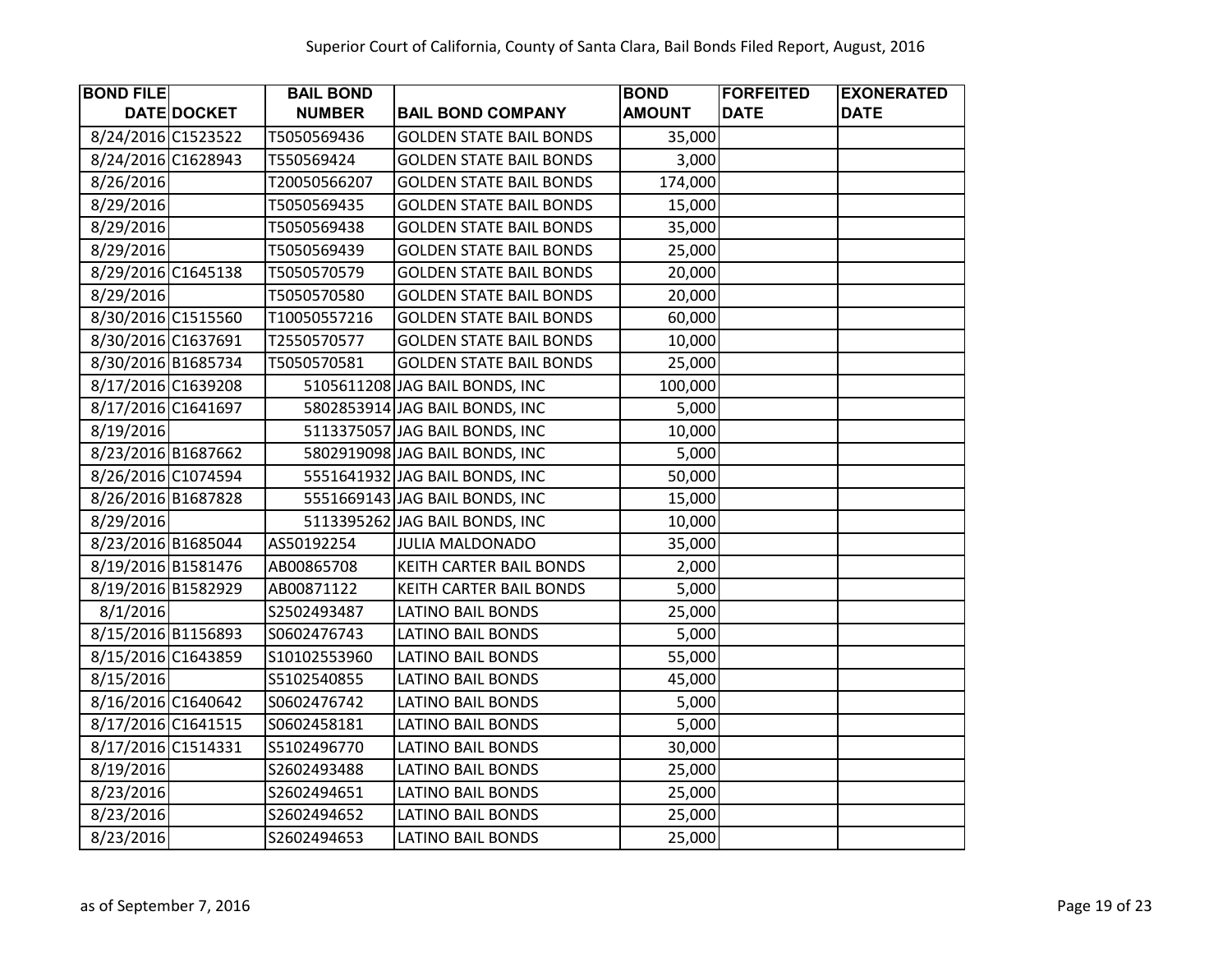| <b>BOND FILE</b>   |                   | <b>BAIL BOND</b> |                          | <b>BOND</b>   | <b>FORFEITED</b> | <b>EXONERATED</b> |
|--------------------|-------------------|------------------|--------------------------|---------------|------------------|-------------------|
|                    | DATE DOCKET       | <b>NUMBER</b>    | <b>BAIL BOND COMPANY</b> | <b>AMOUNT</b> | <b>DATE</b>      | <b>DATE</b>       |
| 8/24/2016 C1640344 |                   | S0602476744      | <b>LATINO BAIL BONDS</b> | 5,000         |                  |                   |
| 8/25/2016          |                   | S2502494654      | <b>LATINO BAIL BONDS</b> | 22,000        |                  |                   |
| 8/26/2016 B1687595 |                   | S5102496771      | <b>LATINO BAIL BONDS</b> | 35,000        |                  |                   |
| 8/26/2016          |                   | S5102539542      | <b>LATINO BAIL BONDS</b> | 50,000        |                  |                   |
| 8/29/2016          |                   | S2502494655      | <b>LATINO BAIL BONDS</b> | 26,000        |                  |                   |
| 8/29/2016          |                   | S5102496767      | <b>LATINO BAIL BONDS</b> | 30,000        |                  |                   |
| 8/30/2016          |                   | S2602494657      | <b>LATINO BAIL BONDS</b> | 25,000        |                  |                   |
|                    | 8/1/2016 C1639506 |                  | 5105596945 LE BAIL BONDS | 90,000        |                  |                   |
| 8/1/2016           |                   |                  | 5113268151 LE BAIL BONDS | 10,000        |                  |                   |
| 8/1/2016           |                   |                  | 5551567575 LE BAIL BONDS | 45,000        |                  |                   |
| 8/1/2016           |                   |                  | 5551567588 LE BAIL BONDS | 50,000        |                  |                   |
|                    | 8/2/2016 C1642621 |                  | 5105591388 LE BAIL BONDS | 30,000        |                  |                   |
|                    | 8/2/2016 C1635967 |                  | 5150067029 LE BAIL BONDS | 130,000       |                  |                   |
|                    | 8/2/2016 C1524832 |                  | 5272682166 LE BAIL BONDS | 20,000        |                  |                   |
| 8/15/2016 C1516819 |                   |                  | 5105604596 LE BAIL BONDS | 75,000        |                  |                   |
| 8/15/2016 C1513272 |                   |                  | 5113268007 LE BAIL BONDS | 5,000         |                  |                   |
| 8/15/2016 C1642111 |                   |                  | 5113268065 LE BAIL BONDS | 5,000         |                  |                   |
| 8/15/2016          |                   |                  | 5272682140 LE BAIL BONDS | 21,000        |                  |                   |
| 8/15/2016          |                   |                  | 5551574104 LE BAIL BONDS | 50,000        |                  |                   |
| 8/16/2016 C1629057 |                   |                  | 5113268106 LE BAIL BONDS | 11,000        |                  |                   |
| 8/17/2016 C1524191 |                   |                  | 5105596958 LE BAIL BONDS | 85,000        |                  |                   |
| 8/17/2016 C1639682 |                   |                  | 5272717369 LE BAIL BONDS | 20,000        |                  |                   |
| 8/18/2016 C1635792 |                   |                  | 5113277614 LE BAIL BONDS | 6,000         |                  |                   |
| 8/19/2016          |                   |                  | 5105567321 LE BAIL BONDS | 30,000        |                  |                   |
| 8/19/2016          |                   |                  | 5272682182 LE BAIL BONDS | 25,000        |                  |                   |
| 8/19/2016          |                   |                  | 5551574117 LE BAIL BONDS | 42,000        |                  |                   |
| 8/19/2016          |                   |                  | 5551574120 LE BAIL BONDS | 30,000        |                  |                   |
| 8/19/2016          |                   |                  | 5551576517 LE BAIL BONDS | 50,000        |                  |                   |
| 8/22/2016          |                   |                  | 5113126121 LE BAIL BONDS | 10,000        |                  |                   |
| 8/22/2016          |                   |                  | 5272538429 LE BAIL BONDS | 25,000        |                  |                   |
| 8/22/2016          |                   |                  | 5272682096 LE BAIL BONDS | 26,000        |                  |                   |
| 8/23/2016 C1630776 |                   |                  | 5551576520 LE BAIL BONDS | 42,000        |                  |                   |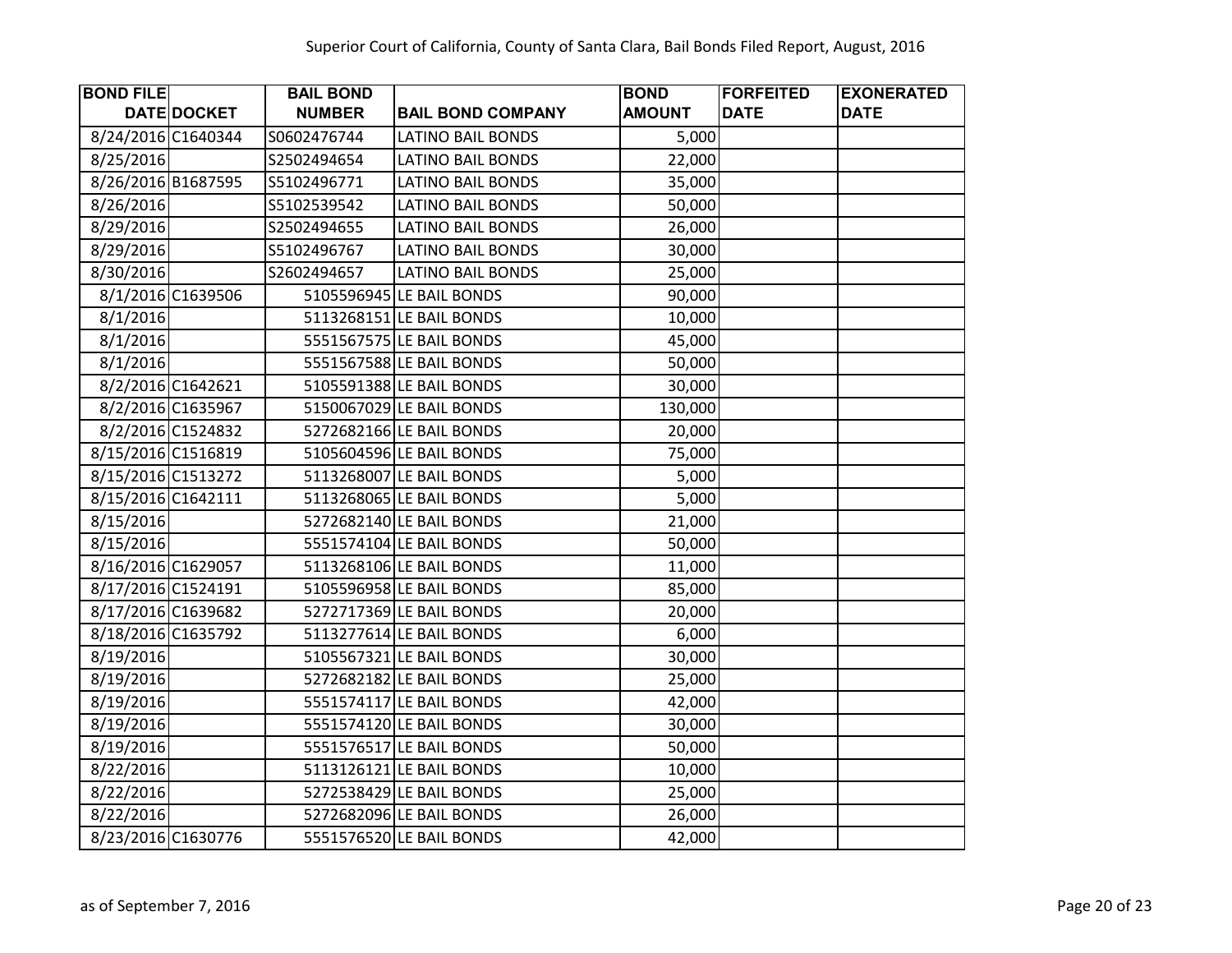| <b>BOND FILE</b>   |                   | <b>BAIL BOND</b> |                           | <b>BOND</b>   | <b>FORFEITED</b> | <b>EXONERATED</b> |
|--------------------|-------------------|------------------|---------------------------|---------------|------------------|-------------------|
|                    | DATE DOCKET       | <b>NUMBER</b>    | <b>BAIL BOND COMPANY</b>  | <b>AMOUNT</b> | <b>DATE</b>      | <b>DATE</b>       |
| 8/24/2016 C1644940 |                   |                  | 5105604583 LE BAIL BONDS  | 75,000        |                  |                   |
| 8/24/2016          |                   |                  | 5113268135 LE BAIL BONDS  | 10,000        |                  |                   |
| 8/24/2016 C1644938 |                   |                  | 5272717372 LE BAIL BONDS  | 20,000        |                  |                   |
| 8/24/2016 C1644938 |                   |                  | 5272717385 LE BAIL BONDS  | 20,000        |                  |                   |
| 8/24/2016 C1525953 |                   |                  | 5272717413 LE BAIL BONDS  | 20,000        |                  |                   |
| 8/24/2016 C1514760 |                   |                  | 5551576533 LE BAIL BONDS  | 50,000        |                  |                   |
| 8/24/2016          |                   |                  | 5551583117 LE BAIL BONDS  | 30,000        |                  |                   |
| 8/25/2016 C1644537 |                   |                  | 5113126134 LE BAIL BONDS  | 5,000         | 8/26/2016        |                   |
| 8/25/2016 C1641845 |                   |                  | 5272564307 LE BAIL BONDS  | 25,000        |                  |                   |
| 8/25/2016 C1631691 |                   |                  | 5551482351 LE BAIL BONDS  | 40,000        |                  |                   |
| 8/26/2016 C1513526 |                   |                  | 5105593915 LE BAIL BONDS  | 100,000       |                  |                   |
| 8/29/2016          |                   |                  | 5551630909 LE BAIL BONDS  | 50,000        |                  |                   |
| 8/30/2016 C1634748 |                   |                  | 5113268078 LE BAIL BONDS  | 2,500         |                  |                   |
| 8/30/2016 C1644766 |                   |                  | 5551630842 LE BAIL BONDS  | 35,000        |                  |                   |
| 8/15/2016 C1639508 |                   | IS50K121243      | <b>LUCKY BAIL BONDS</b>   | 50,000        |                  |                   |
| 8/1/2016           |                   | AS50188815       | <b>LUNA BAIL BONDS</b>    | 45,000        |                  |                   |
| 8/2/2016 F1660715  |                   | AS25248516       | <b>LUNA BAIL BONDS</b>    | 25,000        |                  |                   |
|                    | 8/9/2016 F1661134 | AS15461637       | <b>LUNA BAIL BONDS</b>    | 10,000        |                  |                   |
| 8/11/2016 C1635433 |                   |                  | 100139999 LUNA BAIL BONDS | 100,000       |                  |                   |
| 8/11/2016 C1635433 |                   | AS100139999      | <b>LUNA BAIL BONDS</b>    | 100,000       |                  |                   |
| 8/11/2016 C1640214 |                   | AS50184563       | <b>LUNA BAIL BONDS</b>    | 30,000        |                  |                   |
| 8/15/2016          |                   | AS15460675       | <b>LUNA BAIL BONDS</b>    | 10,000        |                  |                   |
| 8/15/2016 F1661400 |                   | AS25248511       | <b>LUNA BAIL BONDS</b>    | 15,000        | 8/19/2016        |                   |
| 8/16/2016 C1641369 |                   | AS15459598       | <b>LUNA BAIL BONDS</b>    | 10,000        |                  |                   |
| 8/16/2016 C1520027 |                   | AS25248504       | <b>LUNA BAIL BONDS</b>    | 20,000        |                  |                   |
| 8/16/2016          |                   | AS25249357       | <b>LUNA BAIL BONDS</b>    | 20,000        |                  |                   |
| 8/16/2016 C1638947 |                   | AS50184564       | <b>LUNA BAIL BONDS</b>    | 30,000        |                  |                   |
| 8/17/2016 C1642690 |                   | AS100139656      | <b>LUNA BAIL BONDS</b>    | 100,000       |                  |                   |
| 8/17/2016 F1450342 |                   | AS15458950       | <b>LUNA BAIL BONDS</b>    | 15,000        |                  |                   |
| 8/18/2016 C1644516 |                   | AS25248509       | <b>LUNA BAIL BONDS</b>    | 25,000        |                  |                   |
| 8/19/2016          |                   | AS25255560       | LUNA BAIL BONDS           | 20,000        |                  |                   |
| 8/19/2016          |                   | AS25257288       | <b>LUNA BAIL BONDS</b>    | 20,000        |                  |                   |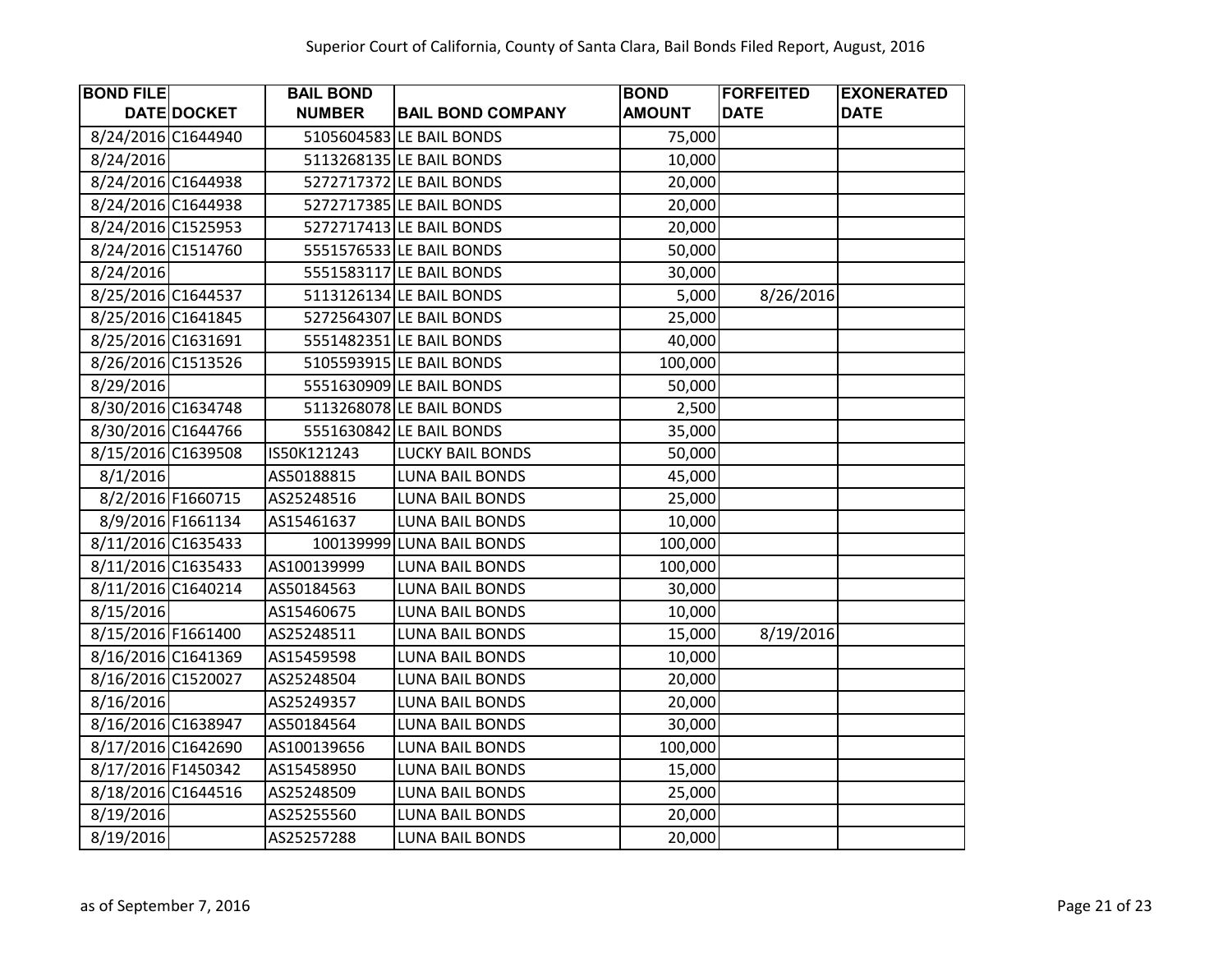| <b>BOND FILE</b>   |                   | <b>BAIL BOND</b> |                                       | <b>BOND</b>   | <b>FORFEITED</b> | <b>EXONERATED</b> |
|--------------------|-------------------|------------------|---------------------------------------|---------------|------------------|-------------------|
|                    | DATE DOCKET       | <b>NUMBER</b>    | <b>BAIL BOND COMPANY</b>              | <b>AMOUNT</b> | <b>DATE</b>      | <b>DATE</b>       |
| 8/22/2016 C1493383 |                   | AS15463538       | <b>LUNA BAIL BONDS</b>                | 7,500         |                  |                   |
| 8/22/2016          |                   | AS25248512       | <b>LUNA BAIL BONDS</b>                | 17,000        |                  |                   |
| 8/22/2016          |                   | AS51103723       | <b>LUNA BAIL BONDS</b>                | 1,000         |                  |                   |
| 8/23/2016 C1638186 |                   | AS15465290       | <b>LUNA BAIL BONDS</b>                | 10,000        |                  |                   |
| 8/23/2016          |                   | AS15465291       | LUNA BAIL BONDS                       | 15,000        |                  |                   |
| 8/23/2016          |                   | AS15465292       | <b>LUNA BAIL BONDS</b>                | 15,000        |                  |                   |
| 8/24/2016          |                   | AS15465289       | <b>LUNA BAIL BONDS</b>                | 10,000        |                  |                   |
| 8/24/2016          |                   | AS25249361       | <b>LUNA BAIL BONDS</b>                | 21,000        |                  |                   |
| 8/26/2016 B1687805 |                   | AS25248505       | <b>LUNA BAIL BONDS</b>                | 25,000        |                  |                   |
| 8/29/2016          |                   | AS50190432       | <b>LUNA BAIL BONDS</b>                | 35,000        |                  |                   |
| 8/31/2016          |                   | AS15453302       | <b>LUNA BAIL BONDS</b>                | 15,000        |                  |                   |
| 8/24/2016 C1641357 |                   | IS50K121454      | <b>METRO ONE BAIL BONDS</b>           | 5,000         |                  |                   |
| 8/9/2016 F1660932  |                   | U5020607388      | <b>NOR CAL BAIL BONDS</b>             | 10,000        |                  |                   |
| 8/17/2016 C1635140 |                   | U1020607383      | <b>NOR CAL BAIL BONDS</b>             | 5,000         |                  |                   |
| 8/18/2016 C1644244 |                   | U10020603680     | <b>NOR CAL BAIL BONDS</b>             | 100,000       |                  |                   |
| 8/15/2016          |                   | 2016DD010175     | RAMIREZ BAIL BONDS                    | 34,000        |                  |                   |
|                    | 8/1/2016 C1637957 |                  | 5105611026 REASONABLE BAIL BONDS      | 90,000        |                  |                   |
| 8/24/2016 C1635838 |                   | AC00883568       | STATE OF THE ART BAIL BONDS           | 25,000        |                  |                   |
| 8/11/2016 F1556849 |                   | 2016CC002180     | <b>TAPOUT BAIL BONDS</b>              | 20,000        |                  |                   |
| 8/22/2016 C1641520 |                   | 2016AA016385     | <b>TAPOUT BAIL BONDS</b>              | 5,000         |                  |                   |
| 8/25/2016          |                   | 2016FF000972     | <b>TAPOUT BAIL BONDS</b>              | 130,000       |                  |                   |
| 8/15/2016 C1631724 |                   | AS100K30455      | THANG VO BAIL BONDS                   | 30,000        |                  |                   |
| 8/1/2016           |                   | A302150419       | THANG VU BAIL BONDS                   | 10,000        |                  |                   |
| 8/22/2016          |                   | AUL2106702       | THANG VU BAIL BONDS                   | 40,000        |                  |                   |
| 8/2/2016           |                   |                  | 5272682393 VERONICA MELERO BAIL BONDS | 25,000        |                  |                   |
| 8/17/2016          |                   |                  | 5272682348 VERONICA MELERO BAIL BONDS | 25,000        |                  |                   |
| 8/22/2016 F1661417 |                   |                  | 5272682405 VERONICA MELERO BAIL BONDS | 25,000        |                  |                   |
| 8/25/2016          |                   | AS25252696       | <b>VERONICA MELERO BAIL BONDS</b>     | 20,000        |                  |                   |
| 8/26/2016          |                   |                  | 5105601863 VERONICA MELERO BAIL BONDS | 100,000       |                  |                   |
| 8/1/2016           |                   | A152208563       | <b>VU BAIL BONDS</b>                  | 15,000        |                  |                   |
|                    | 8/1/2016 C1629137 | A302149548       | <b>VU BAIL BONDS</b>                  | 5,000         |                  |                   |
| 8/1/2016           |                   | AUL2105613       | <b>VU BAIL BONDS</b>                  | 50,000        |                  |                   |